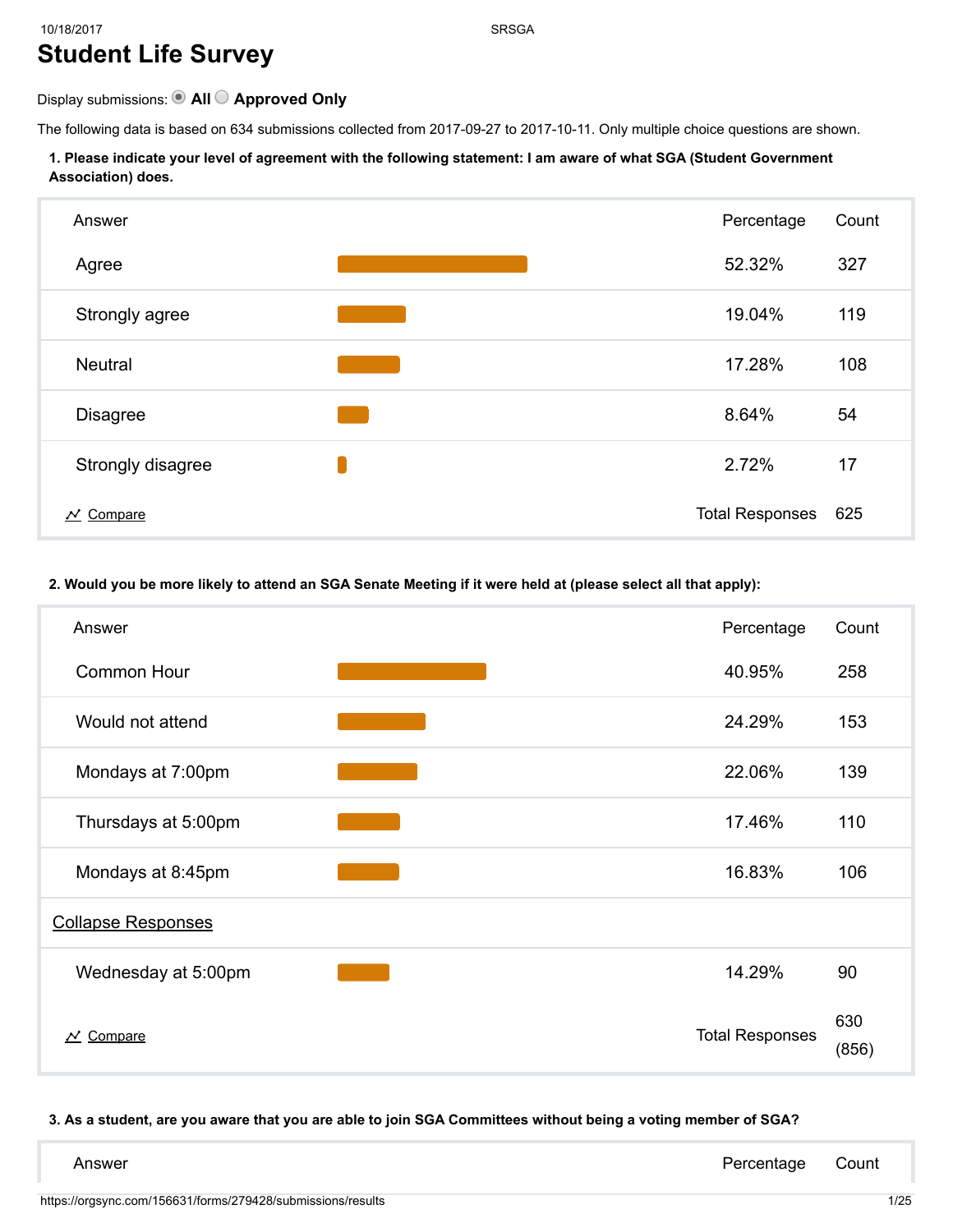| 10/18/2017            | <b>SRSGA</b> |                     |       |
|-----------------------|--------------|---------------------|-------|
| Answer                |              | Percentage          | Count |
| No                    |              | 50.87%              | 320   |
| Yes                   |              | 49.13%              | 309   |
| $\mathcal{N}$ Compare |              | Total Responses 629 |       |

#### 4 As a student, are you aware that SGA provides 15 free minutes of legal counseling?



#### 5 I believe the Student Government Association represents the students of SRU.

| Answer                           | Percentage             | Count |
|----------------------------------|------------------------|-------|
| Agree                            | 50.40%                 | 317   |
| <b>Neutral</b>                   | 25.12%                 | 158   |
| Strongly agree                   | 17.65%                 | 111   |
| <b>Disagree</b>                  | 4.29%                  | 27    |
| Strongly disagree                | 2.54%                  | 16    |
| $\overline{\mathcal{N}}$ Compare | <b>Total Responses</b> | 629   |

## 6 How would you prefer to interact with SGA? (Check all that apply)

| Answer                                          | Percentage | Count |
|-------------------------------------------------|------------|-------|
| Social Media                                    | 75.40%     | 475   |
| Information Booths (Boozel,<br>Starbucks, etc.) | 40.79%     | 257   |
| Open Forum                                      | 39.68%     | 250   |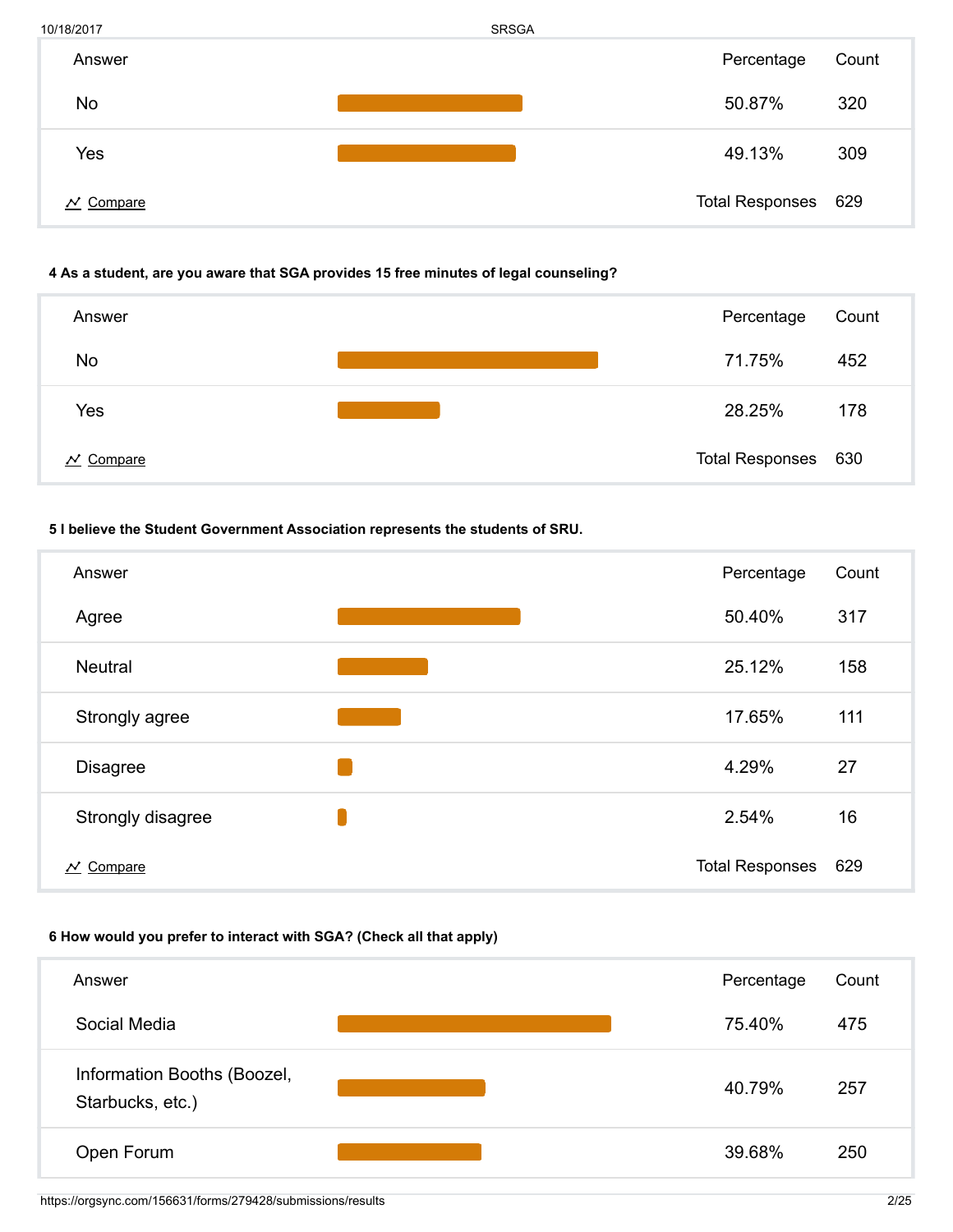| 10/18/2017                      | <b>SRSGA</b> |                        |               |
|---------------------------------|--------------|------------------------|---------------|
| Answer                          |              | Percentage             | Count         |
| <b>Visiting Residence Halls</b> |              | 19.37%                 | 122           |
| Other (please specify)          |              | 3.97%                  | 25            |
| <b>Collapse Responses</b>       |              |                        |               |
|                                 |              | 0.95%                  | 6             |
| $N$ Compare                     |              | <b>Total Responses</b> | 630<br>(1135) |

## 7 My thoughts and opinions are being heard by SGA.



## 8 What events would you like to see student organizations hold on campus?

| Answer                           | Percentage | Count |
|----------------------------------|------------|-------|
| <b>Volunteer Opportunities</b>   | 62.78%     | 393   |
| <b>Weekend Social Events</b>     | 60.22%     | 377   |
| <b>Recreational and Wellness</b> | 54.31%     | 340   |
| Late Night Events                | 47.60%     | 298   |
| <b>Educational Events</b>        | 33.55%     | 210   |
| <b>Collapse Responses</b>        |            |       |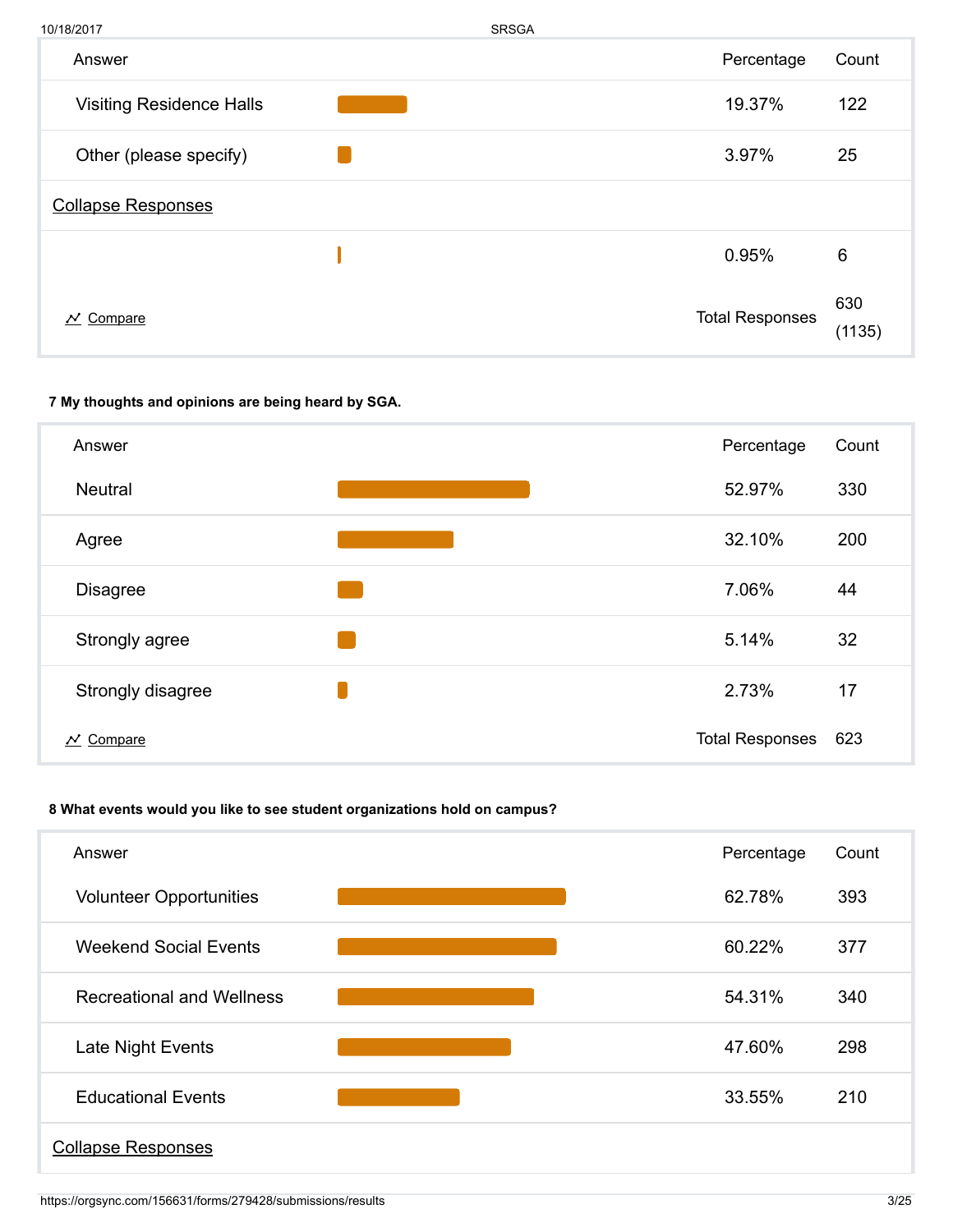| 10/18/2017             | <b>SRSGA</b>           |               |
|------------------------|------------------------|---------------|
| Answer                 | Percentage             | Count         |
| Other (please specify) | 2.24%                  | 14            |
| $\mathcal N$ Compare   | <b>Total Responses</b> | 626<br>(1632) |

## 9 What professional development activities would interest you? (check all that apply)

| Answer                                                                                                   | Percentage             | Count         |
|----------------------------------------------------------------------------------------------------------|------------------------|---------------|
| <b>Career Development</b><br>Workshops (resume building,<br>networking, mock interviews,<br>$etc.$ )     | 65.86%                 | 409           |
| Volunteer (on campus)                                                                                    | 62.96%                 | 391           |
| Leadership Development<br>programs                                                                       | 50.08%                 | 311           |
| <b>Community Engaged Learning</b><br>(alternative breaks,<br>international service learning,<br>$etc.$ ) | 42.67%                 | 265           |
| Other (please specify)                                                                                   | 1.13%                  | 7             |
| $\overline{\mathcal{N}}$ Compare                                                                         | <b>Total Responses</b> | 621<br>(1383) |

## 10 Where are you most likely to pay attention to campus advertisements? (check all that apply)

| Answer                                                                          | Percentage | Count |
|---------------------------------------------------------------------------------|------------|-------|
| Social Media                                                                    | 78.70%     | 495   |
| <b>Window Posters (Student</b><br>Center, academic buildings,<br>Library, etc.) | 54.37%     | 342   |
| <b>SRU Communication</b><br>Email/Top of the Rock                               | 41.81%     | 263   |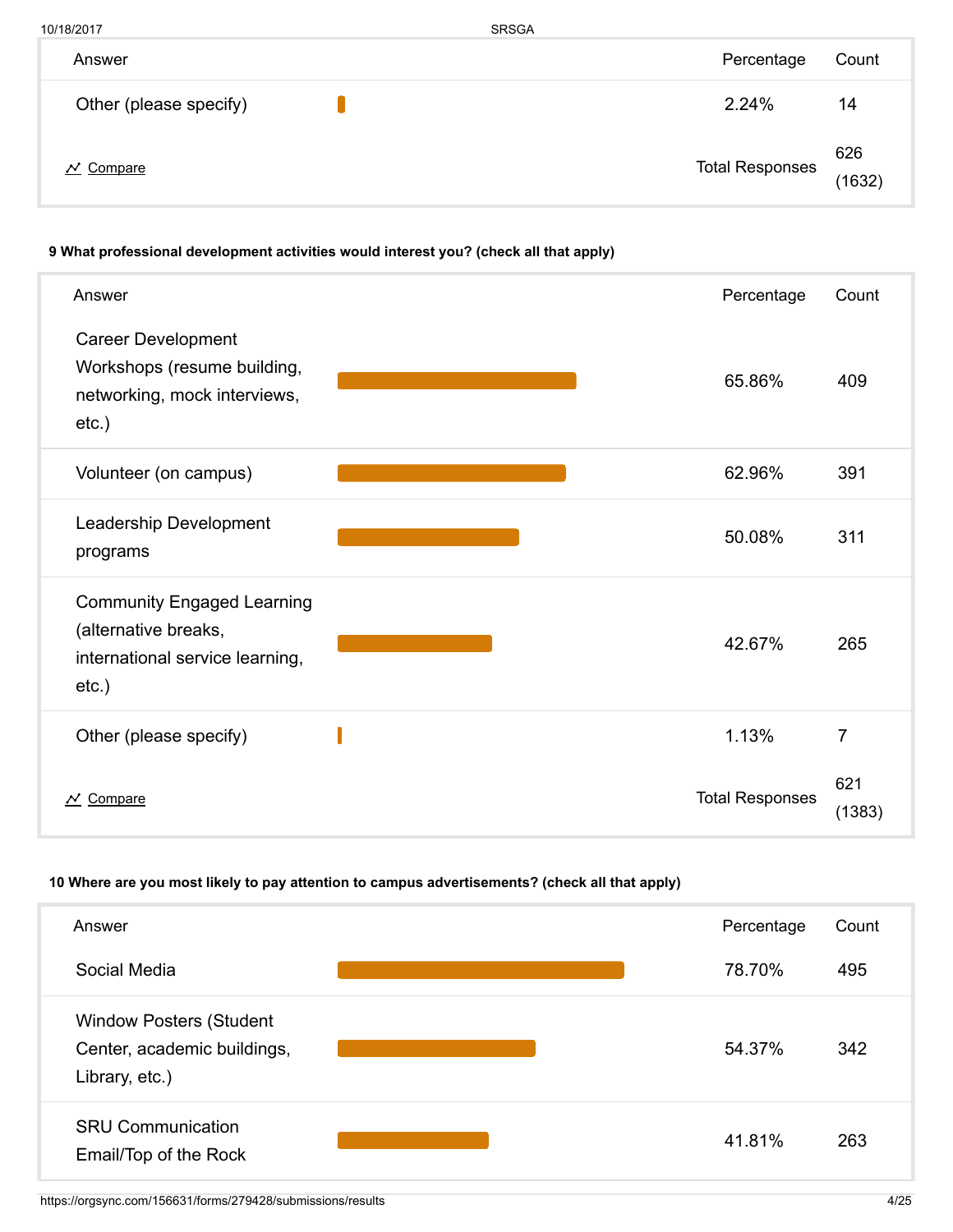| 10/18/2017                                 |                                                                                                                         | <b>SRSGA</b> |                        |                |
|--------------------------------------------|-------------------------------------------------------------------------------------------------------------------------|--------------|------------------------|----------------|
| Answer                                     |                                                                                                                         |              | Percentage             | Count          |
| <b>Table Tents</b>                         |                                                                                                                         |              | 35.14%                 | 221            |
| <b>Bulletin Boards</b>                     |                                                                                                                         |              | 31.48%                 | 198            |
| <b>Collapse Responses</b>                  |                                                                                                                         |              |                        |                |
| <b>CORE</b>                                | $\mathcal{L}(\mathcal{L})$ and $\mathcal{L}(\mathcal{L})$ and $\mathcal{L}(\mathcal{L})$ and $\mathcal{L}(\mathcal{L})$ |              | 31.48%                 | 198            |
| <b>Building TV Screens</b>                 |                                                                                                                         |              | 29.89%                 | 188            |
| Student Mailboxes (on<br>campus residence) |                                                                                                                         |              | 14.31%                 | 90             |
| The Rocket                                 |                                                                                                                         |              | 11.29%                 | 71             |
| <b>Student Organization</b><br>Mailboxes   |                                                                                                                         |              | 3.34%                  | 21             |
| Other (please specify)                     |                                                                                                                         |              | 1.11%                  | $\overline{7}$ |
| $\overline{\mathcal{N}}$ Compare           |                                                                                                                         |              | <b>Total Responses</b> | 629<br>(2094)  |

## 11 Which social media platform do you use the most?

| Answer                                | Percentage             | Count |
|---------------------------------------|------------------------|-------|
| Twitter                               | 32.32%                 | 203   |
| Snapchat                              | 28.66%                 | 180   |
| Instagram                             | 24.36%                 | 153   |
| Facebook                              | 14.65%                 | 92    |
| Compare<br>$\boldsymbol{\mathcal{N}}$ | <b>Total Responses</b> | 628   |

## 12 How often do you log into CORE (online or mobile app)?

| Answer               | Percentage | Count |
|----------------------|------------|-------|
| A few times per week | 24.44%     | 154   |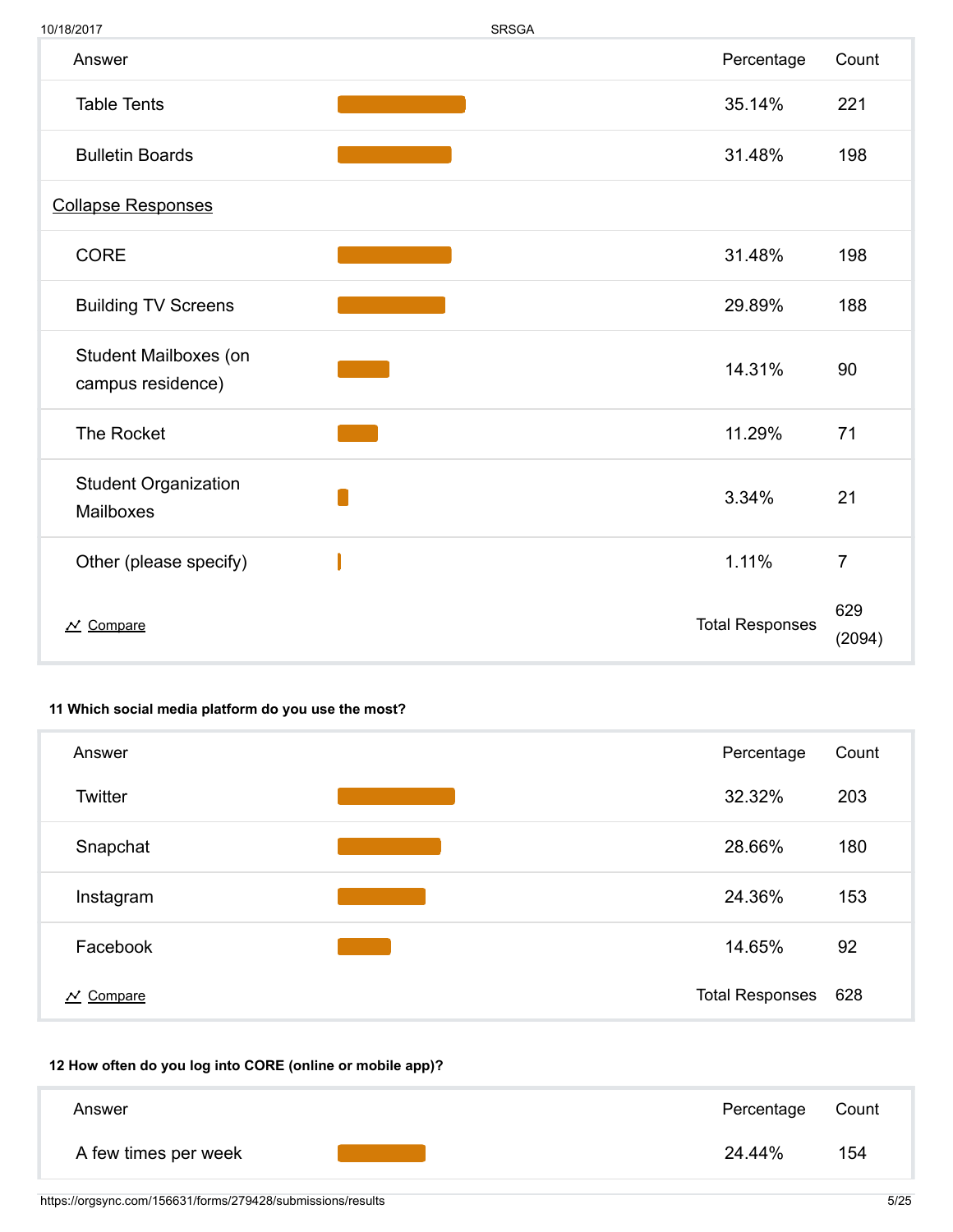10/18/2017 SRSGA  $\sim$  Compare 630 Answer **Answer** Count I have never logged onto CORE 24.13% 152 Once a week 23.17% 146 Once a month **19.68%** 124 Daily  $8.57\%$  54

## 13 For what purpose(s) do you most often log into CORE? (check all that apply)

| Answer                                                                       | Percentage | Count |
|------------------------------------------------------------------------------|------------|-------|
|                                                                              |            |       |
| Check upcoming events                                                        | 49.32%     | 289   |
| Fill out an application or form                                              | 38.74%     | 227   |
| Manage a student<br>organization of which I am a<br>member                   | 33.79%     | 198   |
| Explore list of student<br>organizations                                     | 21.67%     | 127   |
| Advertise for events for my<br>student organization(s)                       | 15.19%     | 89    |
| <b>Collapse Responses</b>                                                    |            |       |
| Explore service opportunities                                                | 13.82%     | 81    |
| Use for a class                                                              | 11.95%     | 70    |
| Other (please specify)                                                       | 10.58%     | 62    |
| Check to see who is the<br>president or advisor of a<br>student organization | 7.17%      | 42    |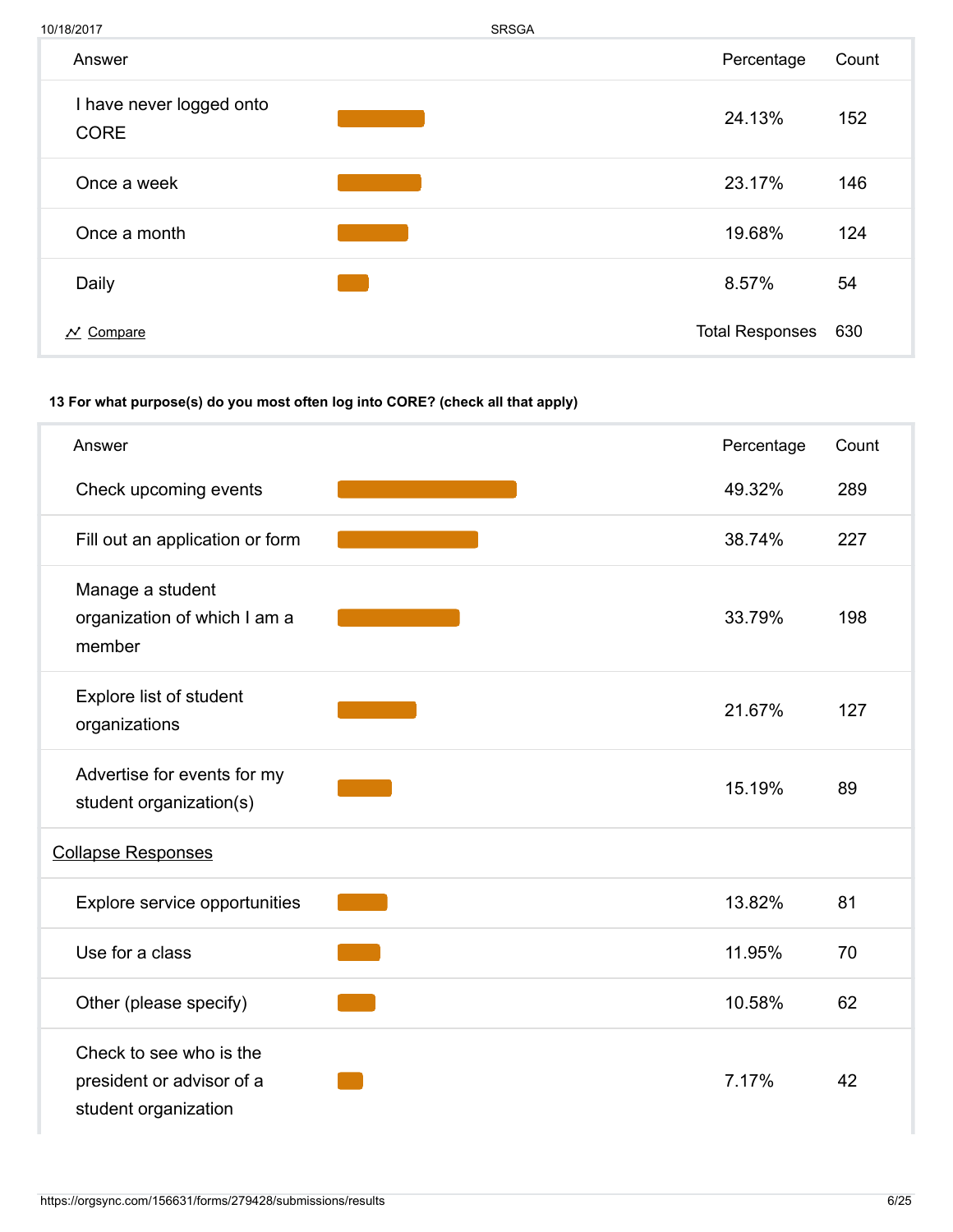| 10/18/2017       | <b>SRSGA</b>           |               |
|------------------|------------------------|---------------|
| Answer           | Percentage             | Count         |
| <u>' Compare</u> | <b>Total Responses</b> | 586<br>(1185) |

### 14 Do you have the CORE (OrgSync) mobile app?



#### 15 Slippery Rock University is a safe campus.

| Answer                | Percentage             | Count          |
|-----------------------|------------------------|----------------|
| Agree                 | 50.32%                 | 314            |
| Strongly agree        | 40.71%                 | 254            |
| <b>Neutral</b>        | 7.69%                  | 48             |
| <b>Disagree</b>       | 1.12%                  | $\overline{7}$ |
| Strongly disagree     | 0.16%                  | 1              |
| $\mathcal{N}$ Compare | <b>Total Responses</b> | 624            |

## 16 How can SRU continue to be a leader in teaching and practicing sustainability, energy conservation, and environmental protection? (check all that apply)

| Answer                                               | Percentage | Count |
|------------------------------------------------------|------------|-------|
| <b>Recycling Bins</b>                                | 85.74%     | 541   |
| Alternative transportation -<br><b>SGA Happy Bus</b> | 59.90%     | 378   |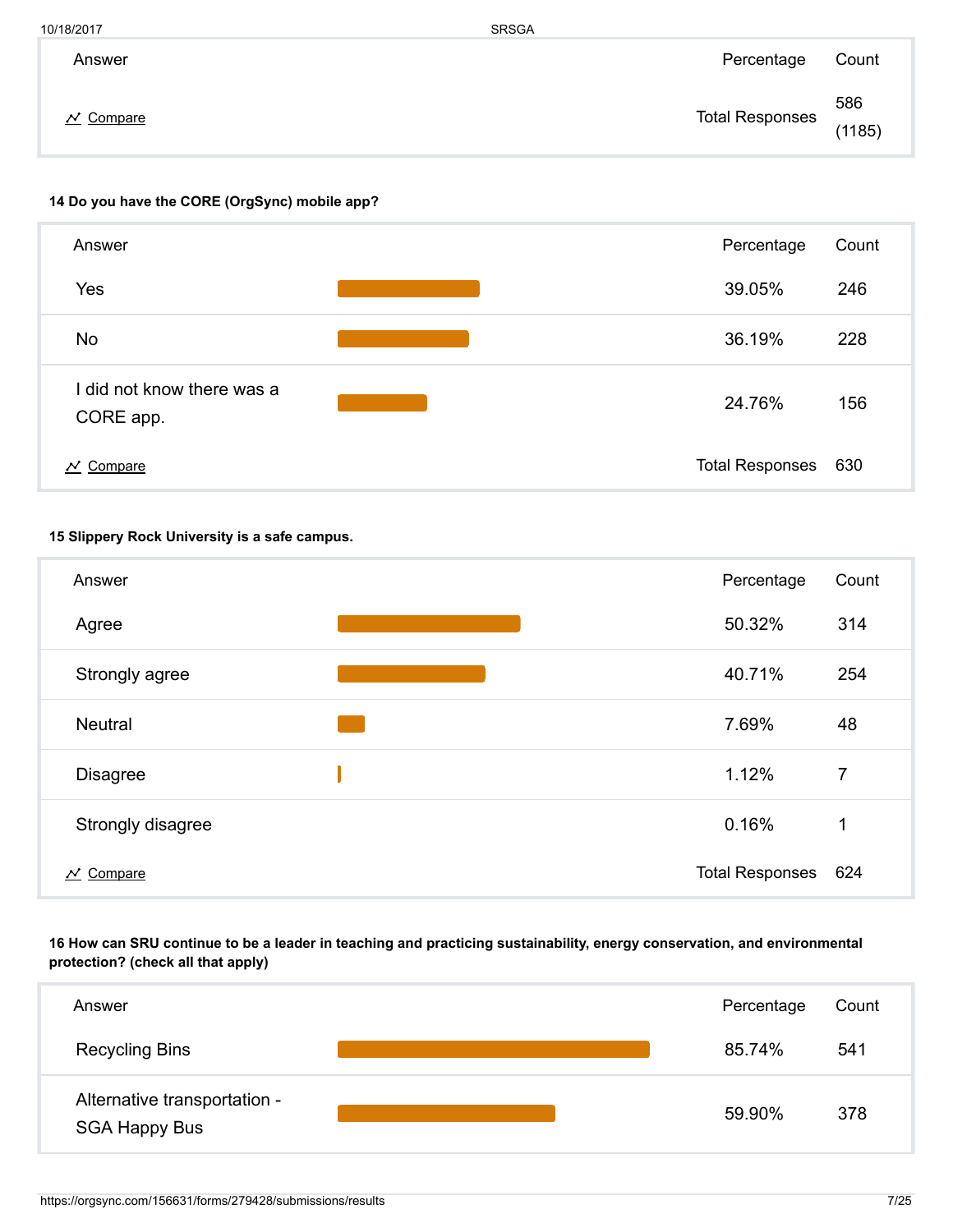| 10/18/2017                                  | <b>SRSGA</b> |                        |               |
|---------------------------------------------|--------------|------------------------|---------------|
| Answer                                      |              | Percentage             | Count         |
| Eliminating plastic bags in<br>dining areas |              | 57.84%                 | 365           |
| Other (please specify)                      |              | 6.50%                  | 41            |
| $\mathcal{N}$ Compare                       |              | <b>Total Responses</b> | 631<br>(1325) |

17 How many SRU students (including yourself) do you know that have experienced not knowing how/when they will get access to food?



## 18 What have you experienced as a result of not knowing how/ when you will get access to food? (check all that apply)

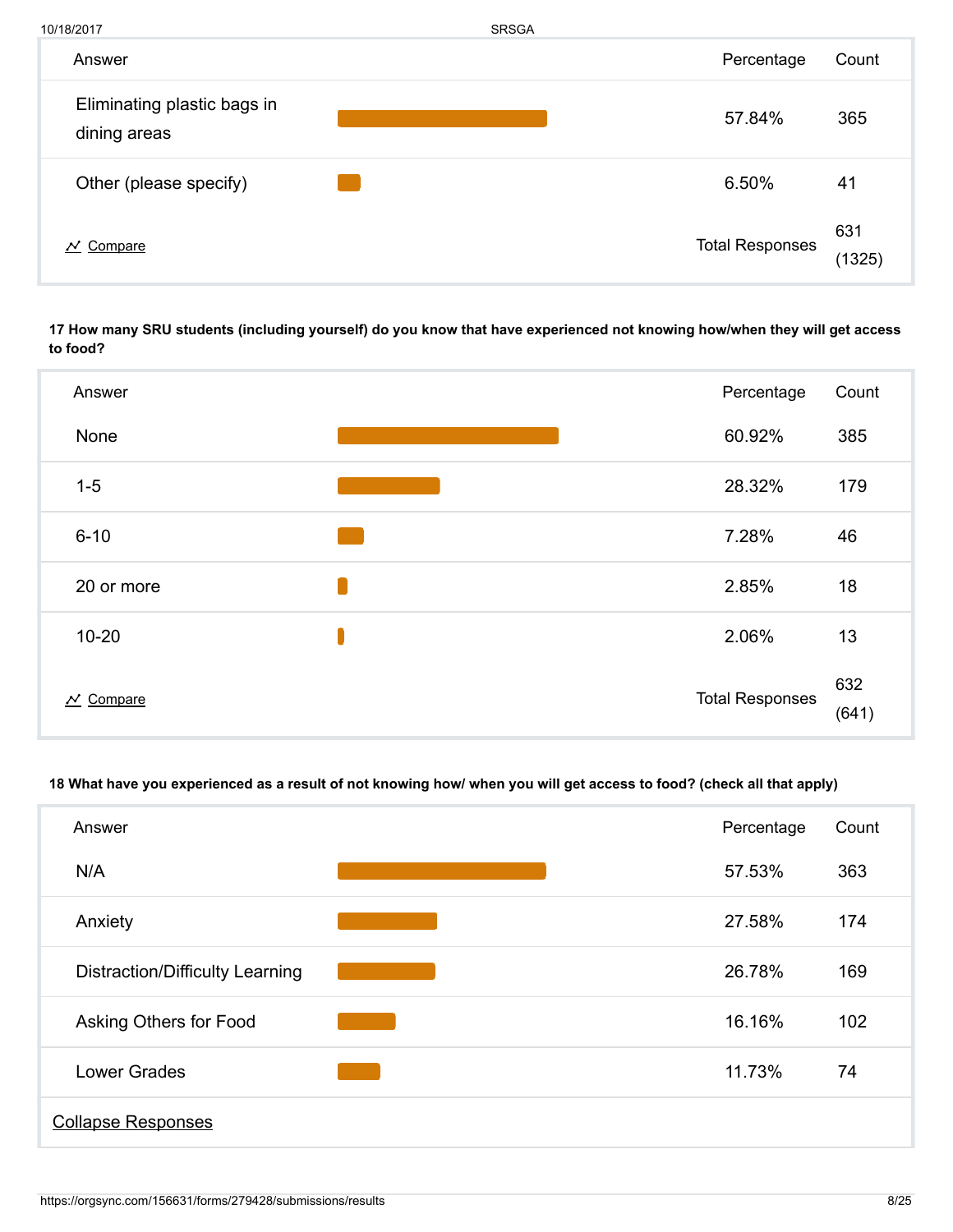| 10/18/2017                                           | <b>SRSGA</b> |                        |              |
|------------------------------------------------------|--------------|------------------------|--------------|
| Answer                                               |              | Percentage             | Count        |
| <b>Consuming Food Past</b><br><b>Expiration Date</b> |              | 10.30%                 | 65           |
| Other                                                |              | 2.54%                  | 16           |
| I prefer not to answer                               |              | 2.38%                  | 15           |
| <b>Delayed Graduation</b>                            |              | 2.38%                  | 15           |
| Compare<br>$\boldsymbol{\mathcal{N}}$                |              | <b>Total Responses</b> | 631<br>(993) |

#### 19 How often do students you know (including yourself) experience not knowing how/when they will get access to food?

| Answer                     | Percentage             | Count        |
|----------------------------|------------------------|--------------|
| <b>Never</b>               | 61.62%                 | 387          |
| 1-5 days during a semester | 22.29%                 | 140          |
| 6-10 day during a semester | 6.21%                  | 39           |
| I prefer not to answer     | 5.73%                  | 36           |
| 10+ days during a semester | 4.78%                  | 30           |
| <b>Collapse Responses</b>  |                        |              |
| Everyday                   | 2.55%                  | 16           |
| $N$ Compare                | <b>Total Responses</b> | 628<br>(648) |

#### 20 Have you ever felt under dressed for a job interview, networking opportunity or class presentation?

| Answer    |  | Percentage | Count |
|-----------|--|------------|-------|
| <b>No</b> |  | 66.93%     | 421   |
| Yes       |  | 33.55%     | 211   |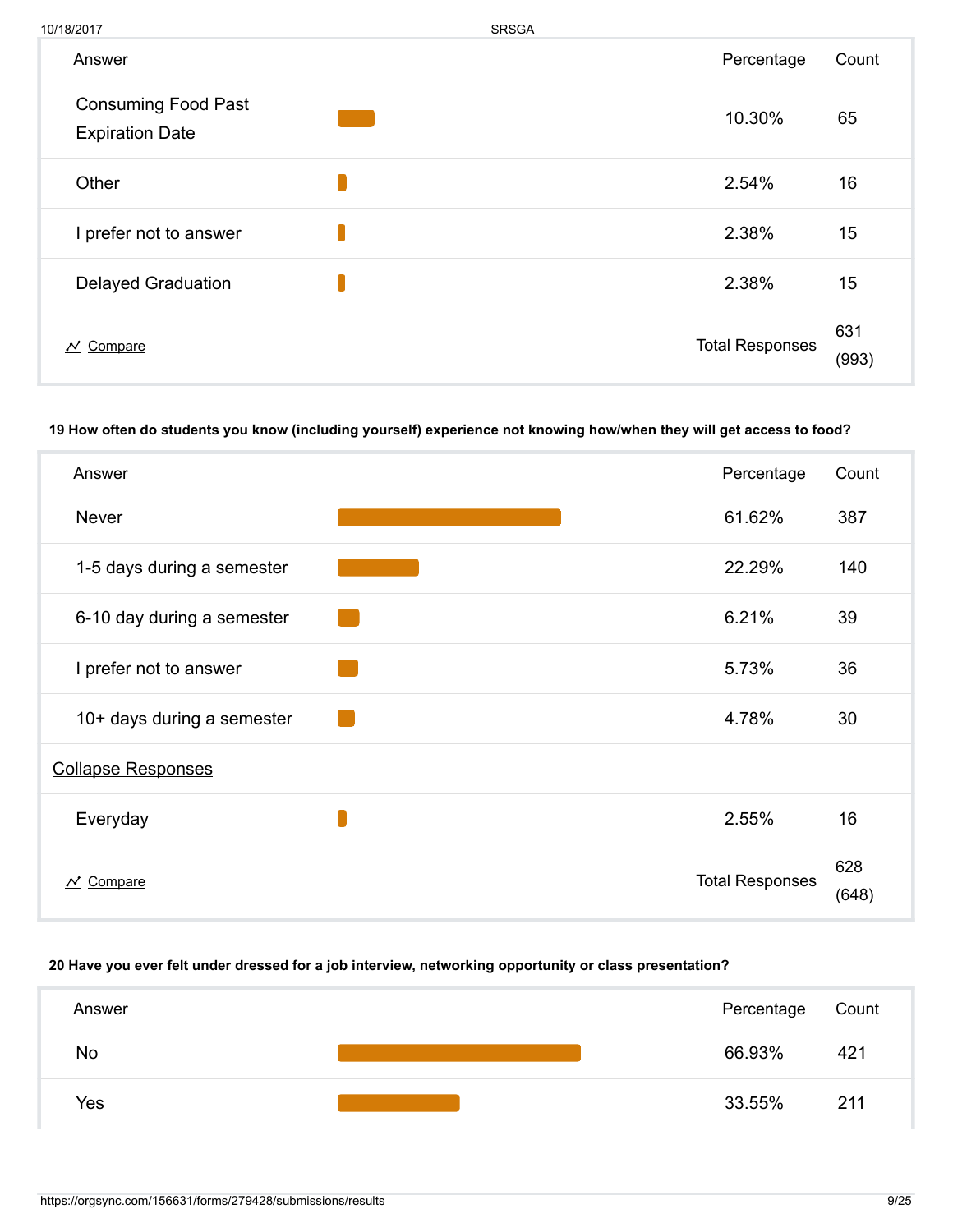| 10/18/2017 | <b>SRSGA</b> |
|------------|--------------|
|------------|--------------|

| Answer                                | Percentage             | Count        |
|---------------------------------------|------------------------|--------------|
| Compare<br>$\boldsymbol{\mathcal{N}}$ | <b>Total Responses</b> | 629<br>(632) |

21 Would students benefit from an area on campus where you can find clothes appropriate for job interviews, networking opportunities or class presentations?



22 There are SRU students that would benefit from a food pantry stocked with non-perishables located in discrete yet accessible location on campus.

| Answer                           | Percentage             | Count          |
|----------------------------------|------------------------|----------------|
| Strongly agree                   | 46.84%                 | 296            |
| Agree                            | 32.75%                 | 207            |
| <b>Neutral</b>                   | 18.20%                 | 115            |
| <b>Disagree</b>                  | 1.42%                  | 9              |
| Strongly disagree                | 0.79%                  | $\overline{5}$ |
| $\overline{\mathcal{N}}$ Compare | <b>Total Responses</b> | 632            |

#### 23 Where do you live?

| Answer                               |  | Percentage | Count |
|--------------------------------------|--|------------|-------|
| Slippery Rock Borough or<br>Township |  | 45.57%     | 288   |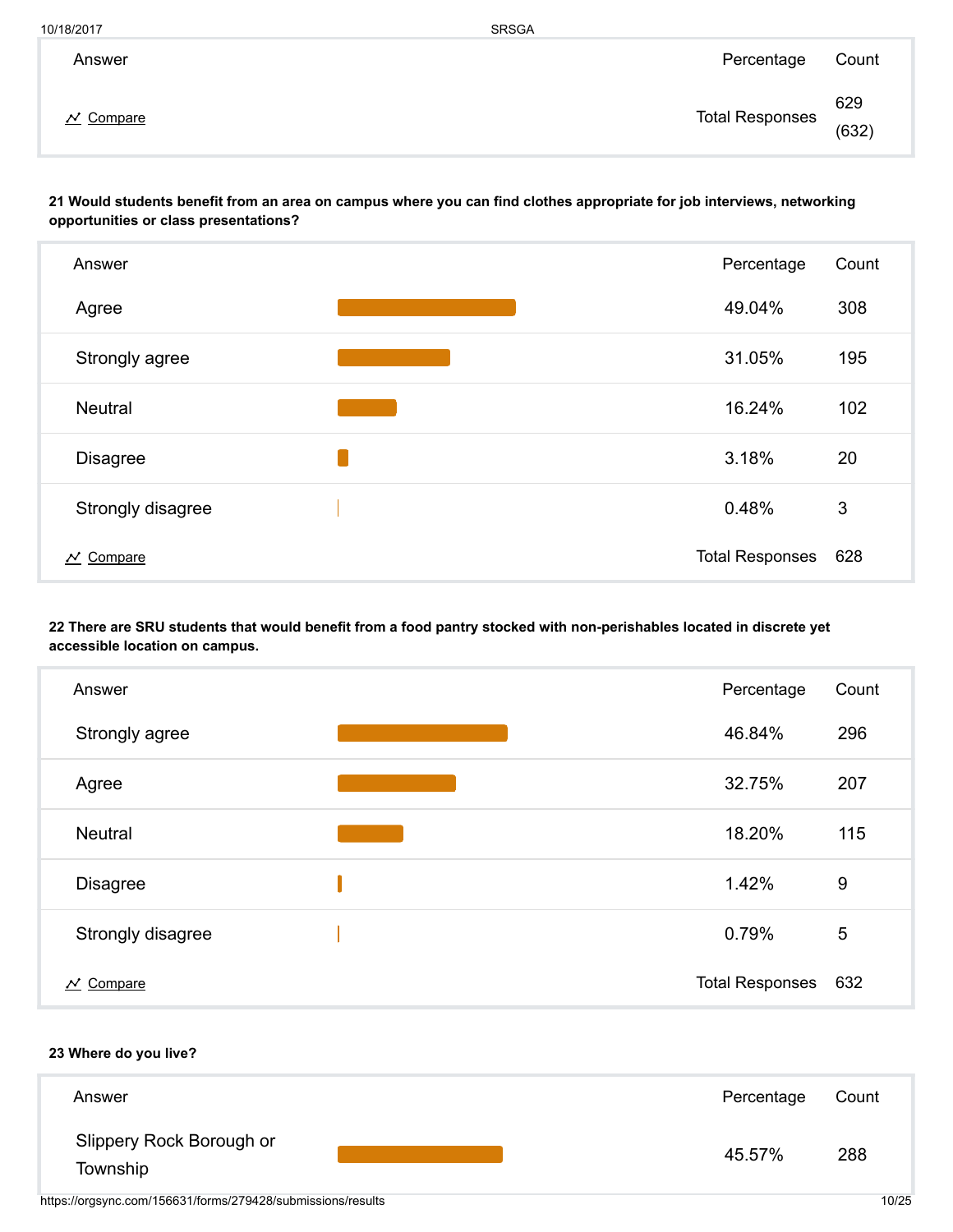| 10/18/2017                      | <b>SRSGA</b> |                        |       |
|---------------------------------|--------------|------------------------|-------|
| Answer                          |              | Percentage             | Count |
| On-Campus                       |              | 42.41%                 | 268   |
| <b>Outside of Slippery Rock</b> |              | 12.03%                 | 76    |
| Compare                         |              | <b>Total Responses</b> | 632   |

## 24 What is the main reason for you having a car on campus?

| Answer                                             | Percentage             | Count        |
|----------------------------------------------------|------------------------|--------------|
| I drive home for the weekend                       | 46.24%                 | 123          |
| I do not have a car on campus                      | 34.21%                 | 91           |
| I have to drive to work                            | 22.56%                 | 60           |
| Other (please specify)                             | 15.41%                 | 41           |
| I have to drive for a student<br>club/organization | 14.66%                 | 39           |
| <b>Collapse Responses</b>                          |                        |              |
| I have to drive to a religious<br>service          | 3.76%                  | 10           |
| Compare<br>$\boldsymbol{\mathcal{N}}$              | <b>Total Responses</b> | 266<br>(364) |

## 25 How often do you ride the SGA Happy Bus?

| Answer                                    | Percentage | Count |
|-------------------------------------------|------------|-------|
| I do not ride the SGA Happy<br><b>Bus</b> | 59.18%     | 158   |
| 2-3 times per month                       | 23.60%     | 63    |
| 2-3 times per week                        | 8.99%      | 24    |
| Daily                                     | 8.61%      | 23    |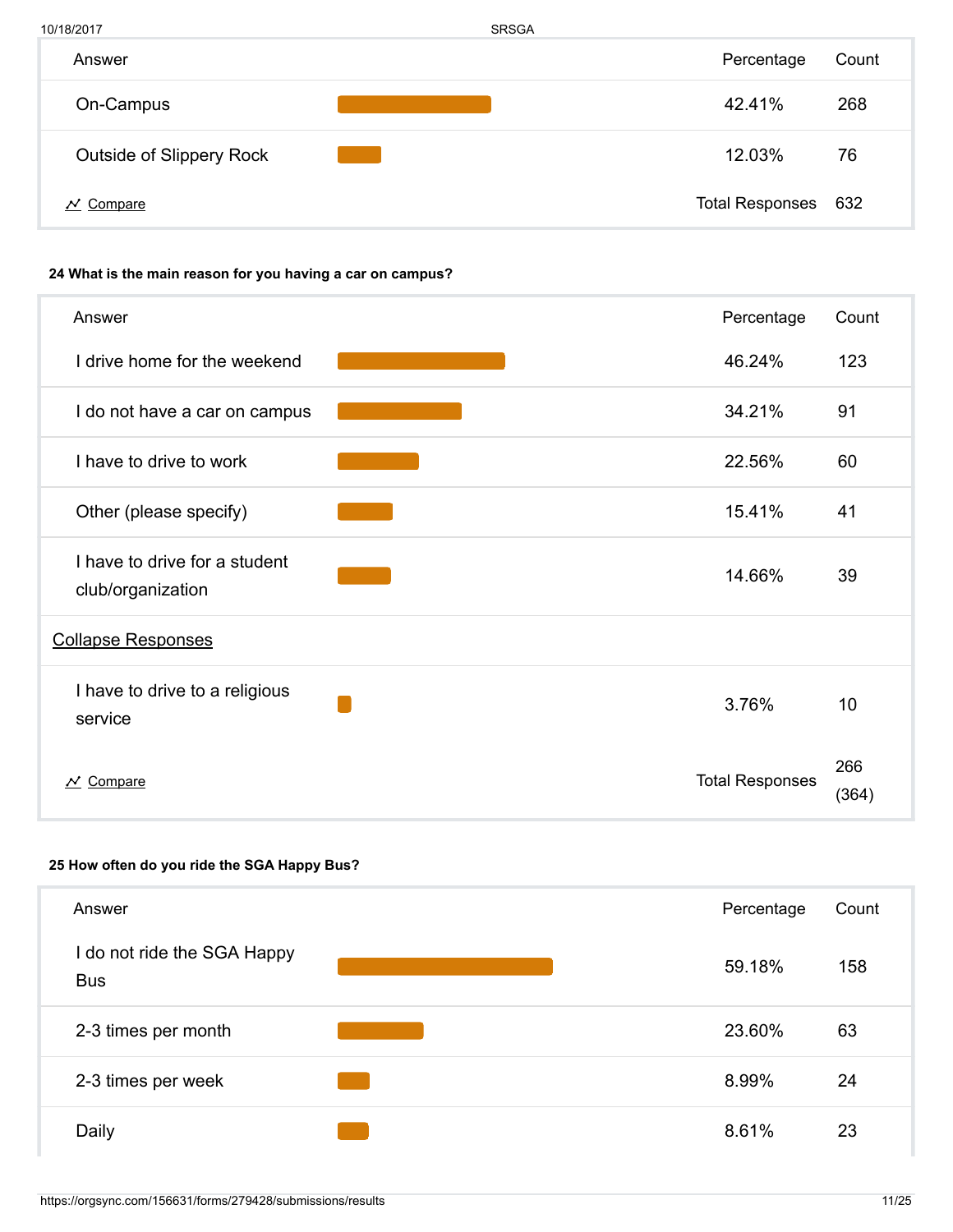| 10/18/2017 | <b>SRSGA</b> |
|------------|--------------|
|            |              |

| Answer                           | Percentage             | Count        |
|----------------------------------|------------------------|--------------|
| $\overline{\mathcal{N}}$ Compare | <b>Total Responses</b> | 267<br>(268) |

#### 26 If you rarely or never ride the SGA Happy Bus, why not?

| Answer                                             | Percentage             | Count        |
|----------------------------------------------------|------------------------|--------------|
| Other (please specify)                             | 40.34%                 | 94           |
| Stop times do not fit with my<br>schedule          | 37.34%                 | 87           |
| I don't know the SGA Happy<br>Bus schedule         | 33.05%                 | 77           |
| The ride takes too long                            | 11.59%                 | 27           |
| It is embarrassing to take<br>public transporation | 2.15%                  | 5            |
| <b>Collapse Responses</b>                          |                        |              |
| What is the SGA Happy Bus?                         | 1.29%                  | 3            |
| $\overline{\mathcal{N}}$ Compare                   | <b>Total Responses</b> | 233<br>(293) |

## 27 If the SGA Happy Bus made trips to Pittsburgh, would you attend?

| Answer                                | Percentage          | Count |
|---------------------------------------|---------------------|-------|
| Yes                                   | 53.93%              | 144   |
| Maybe                                 | 38.58%              | 103   |
| <b>No</b>                             | 7.49%               | 20    |
| Compare<br>$\boldsymbol{\mathcal{N}}$ | Total Responses 267 |       |

## 28 Are you satisfied with the price of parking passes? (ID: 3776001)

| Answer                                                      | Percentage | Count |
|-------------------------------------------------------------|------------|-------|
| https://orgsync.com/156631/forms/279428/submissions/results |            | 12/25 |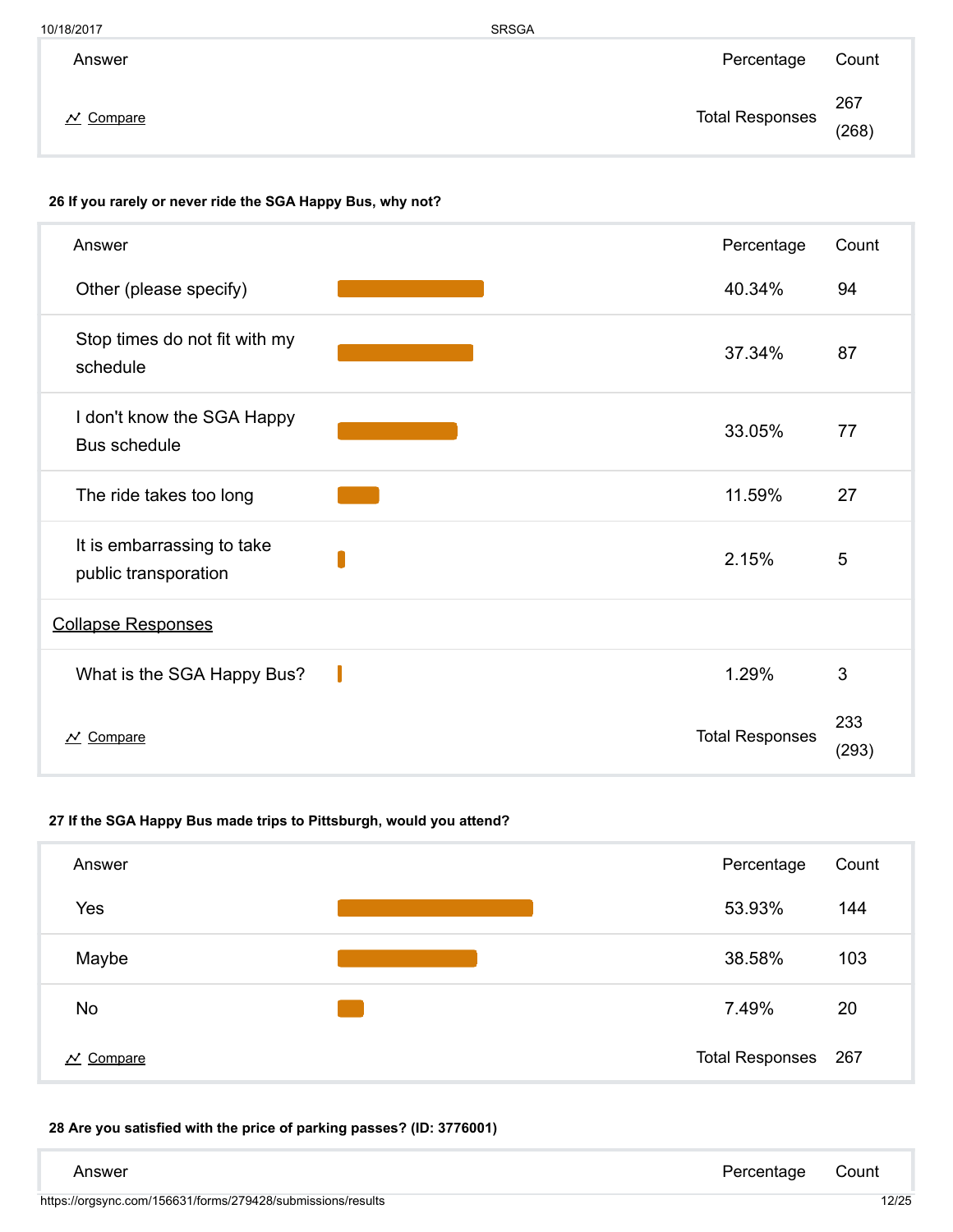

#### 29 If there was a parking garage on campus, what would be the most you would pay for a parking pass?

| Answer                           | Percentage             | Count |
|----------------------------------|------------------------|-------|
| \$100                            | 53.56%                 | 143   |
| I would not buy one              | 29.21%                 | 78    |
| \$200                            | 13.86%                 | 37    |
| \$300                            | 1.87%                  | 5     |
| \$500                            | 1.12%                  | 3     |
| <b>Collapse Responses</b>        |                        |       |
| \$400                            | 0.37%                  | 1     |
| $\overline{\mathcal{N}}$ Compare | <b>Total Responses</b> | 267   |

#### 30 What is the main reason you drive a car to campus?

| Answer                                                          |  | Percentage | Count |
|-----------------------------------------------------------------|--|------------|-------|
| have personal obligations off-<br>campus after classes are over |  | 44.26%     | 158   |
| live too far from campus                                        |  | 39.22%     | 140   |
| am on campus late at night                                      |  | 36.41%     | 130   |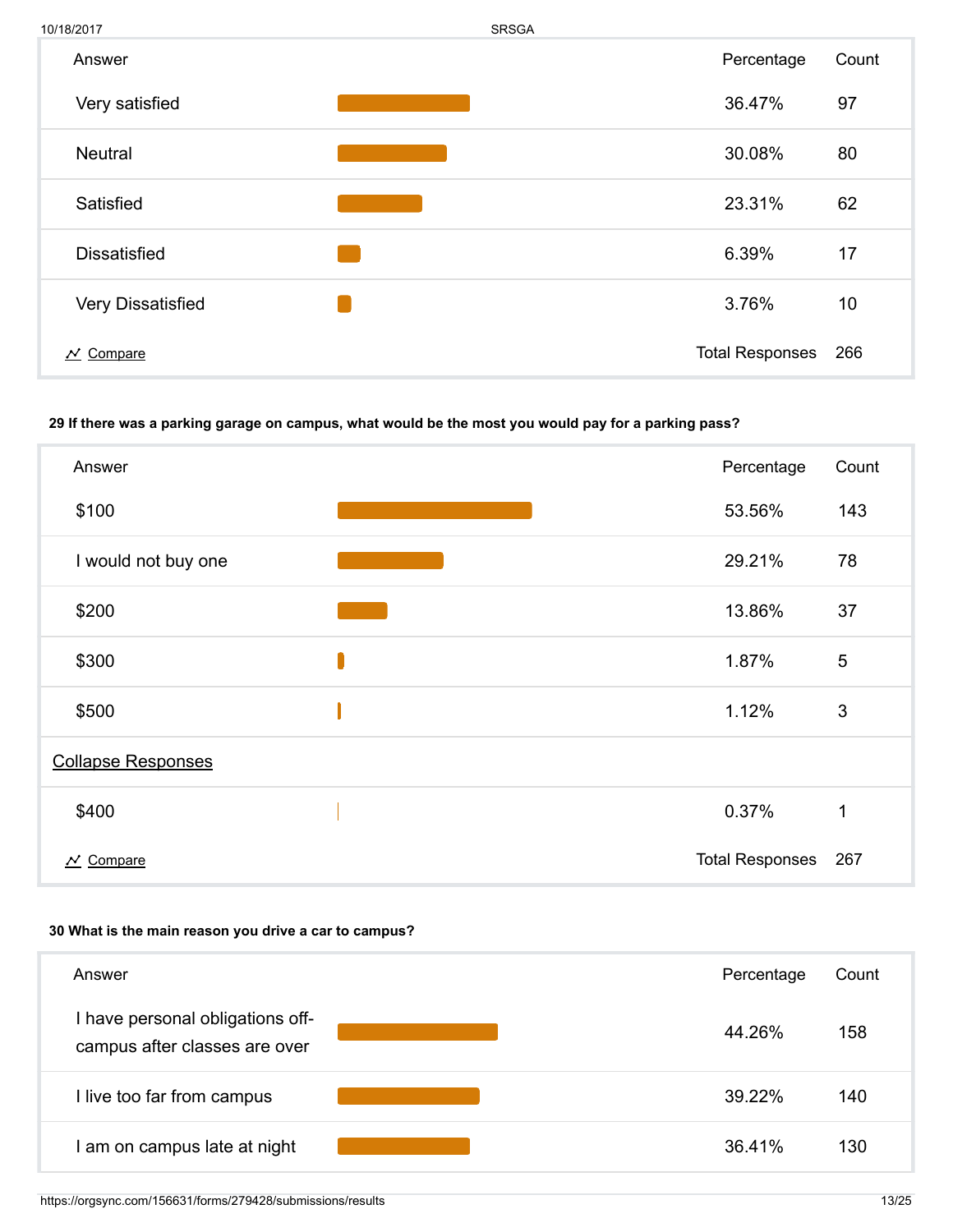10/18/2017 SRSGA Total Responses Answer **Answer** Count Other (please specify) **18.21%** 65  $\overline{\mathcal{N}}$  Compare 357 (493)

## 31 How often do you ride the SGA Happy Bus?

| Answer                                    | Percentage             | Count        |
|-------------------------------------------|------------------------|--------------|
| I do not ride the SGA Happy<br><b>Bus</b> | 74.10%                 | 269          |
| 2-3 times per month                       | 12.12%                 | 44           |
| 2-3 times per week                        | 8.26%                  | 30           |
| Daily                                     | 6.06%                  | 22           |
| Compare<br>$\boldsymbol{\mathcal{N}}$     | <b>Total Responses</b> | 363<br>(365) |

## 32 If you rarely or never ride the SGA Happy Bus, why not?

| Answer                                             | Percentage | Count |
|----------------------------------------------------|------------|-------|
| Stop times do not fit with my<br>schedule          | 46.50%     | 153   |
| Other (please specify)                             | 37.99%     | 125   |
| The ride takes too long                            | 26.14%     | 86    |
| I don't know the SGA Happy<br>Bus schedule         | 25.53%     | 84    |
| It is embarrassing to take<br>public transporation | 2.74%      | 9     |
| <b>Collapse Responses</b>                          |            |       |
| What is the SGA Happy Bus?                         | 0.61%      | 2     |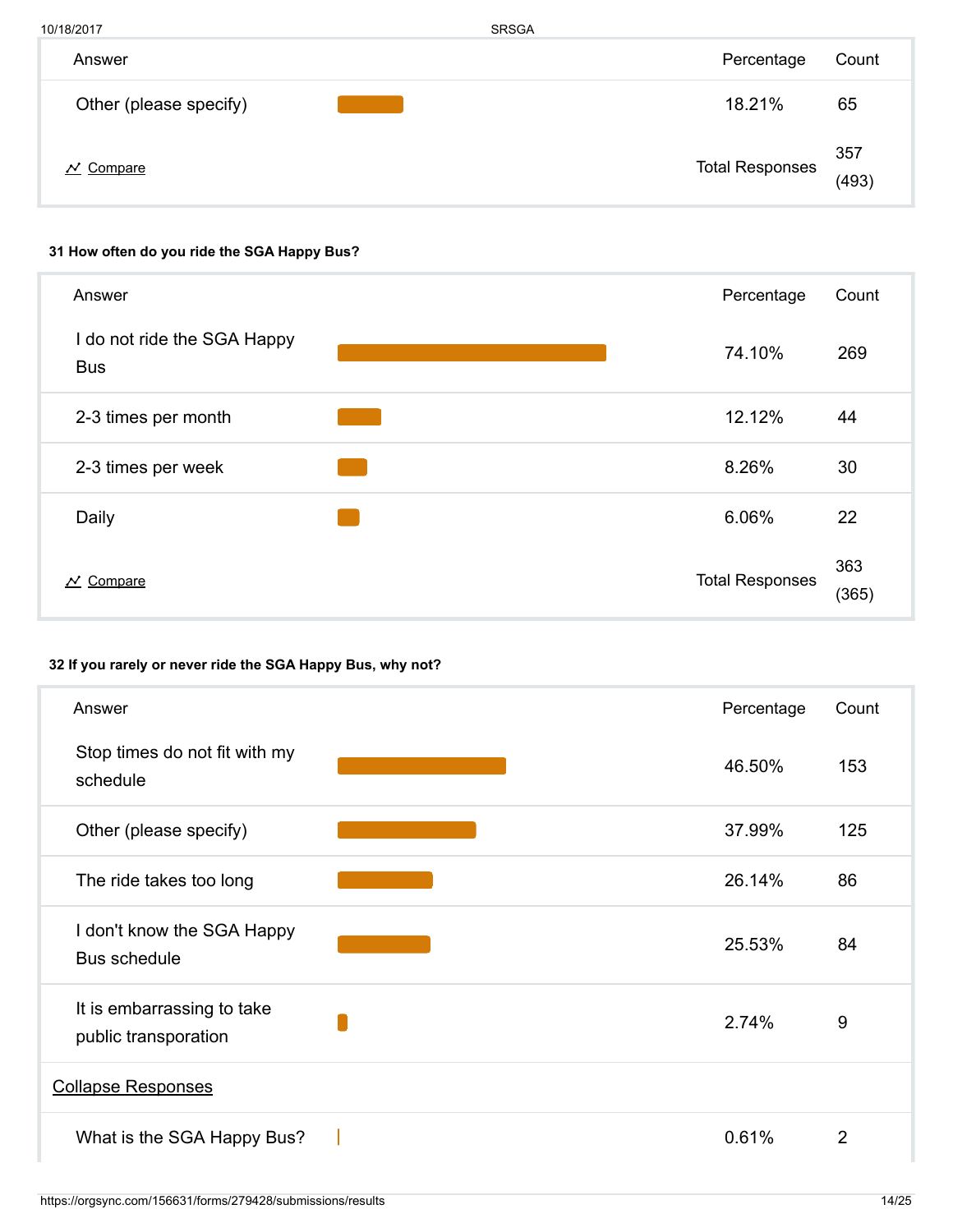| 10/18/2017     | <b>SRSGA</b>           |              |
|----------------|------------------------|--------------|
| Answer         | Percentage             | Count        |
| <b>Compare</b> | <b>Total Responses</b> | 329<br>(459) |

#### 33 If the SGA Happy Bus made trips to Pittsburgh, would you attend?



## 34 Are you satisfied with the price of parking passes? (ID: 3776001)



## 35 If there was a parking garage on campus, what would be the most you would pay for a parking pass?

| Answer              | Percentage | Count |
|---------------------|------------|-------|
| \$100               | 49.31%     | 178   |
| I would not buy one | 39.61%     | 143   |
| \$200               | 8.31%      | 30    |
| \$300               | 1.66%      | 6     |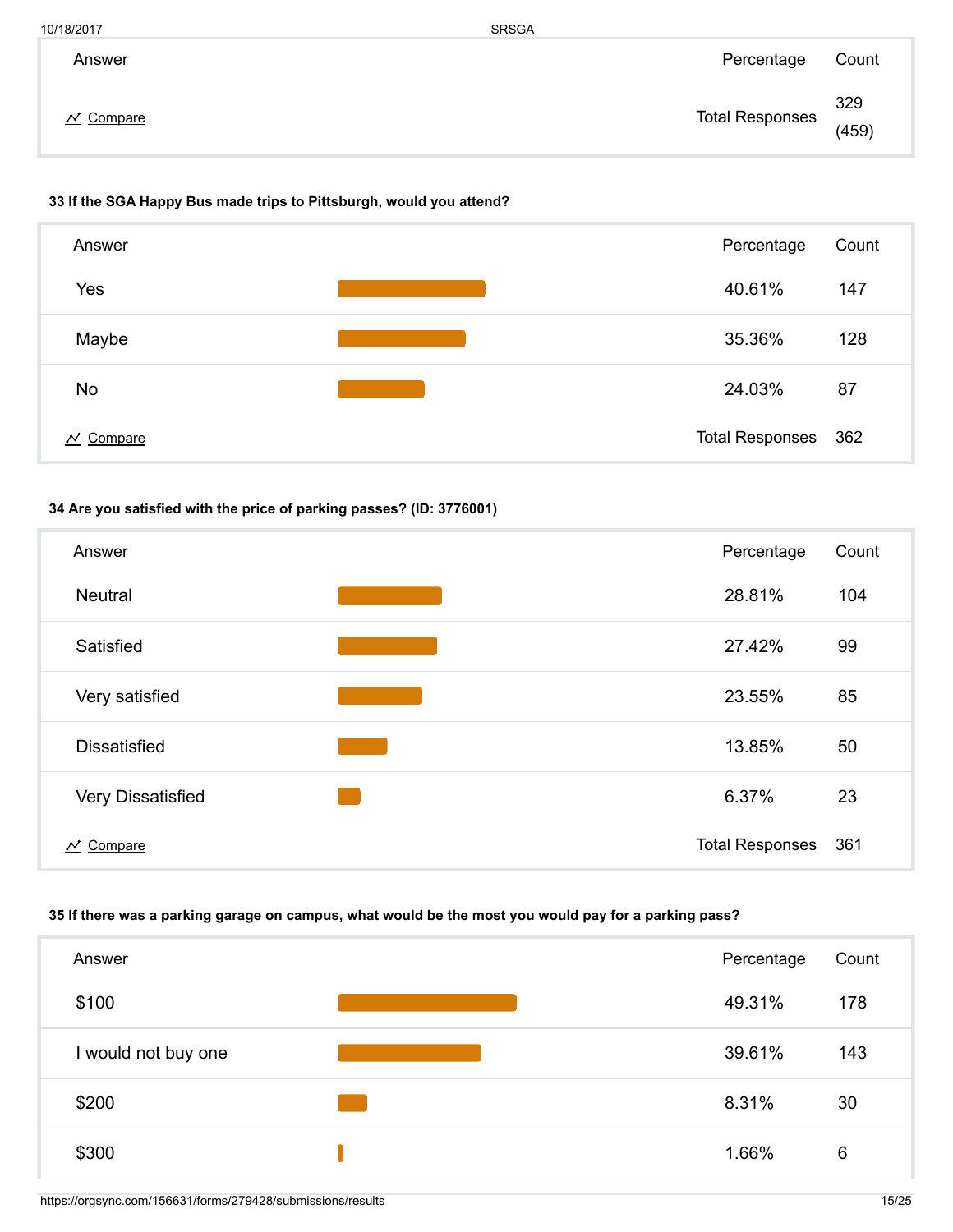| 10/18/2017                | <b>SRSGA</b> |                        |       |
|---------------------------|--------------|------------------------|-------|
| Answer                    |              | Percentage             | Count |
| \$500                     |              | 0.83%                  | 3     |
| <b>Collapse Responses</b> |              |                        |       |
| \$400                     |              | 0.28%                  | 1     |
| $\mathcal{N}$ Compare     |              | <b>Total Responses</b> | 361   |

#### 36 How often have you used the Student Counseling Center in Rhoads Hall?

| Answer                                | Percentage             | Count |
|---------------------------------------|------------------------|-------|
| <b>Never</b>                          | 73.49%                 | 463   |
| $1 - 3$                               | 10.32%                 | 65    |
| Did not know about this               | 8.89%                  | 56    |
| $4-6$                                 | 3.81%                  | 24    |
| 7 or more                             | 3.49%                  | 22    |
| Compare<br>$\boldsymbol{\mathcal{N}}$ | <b>Total Responses</b> | 630   |

#### 37 How often have you used the Student Counseling Center in Rhoads Hall?

No responses have been recorded for this question.

## 38 Slippery Rock University is accessible to people with physical disabilities.

| Answer |  | Percentage | Count |
|--------|--|------------|-------|
| Agree  |  | 39.46%     | 249   |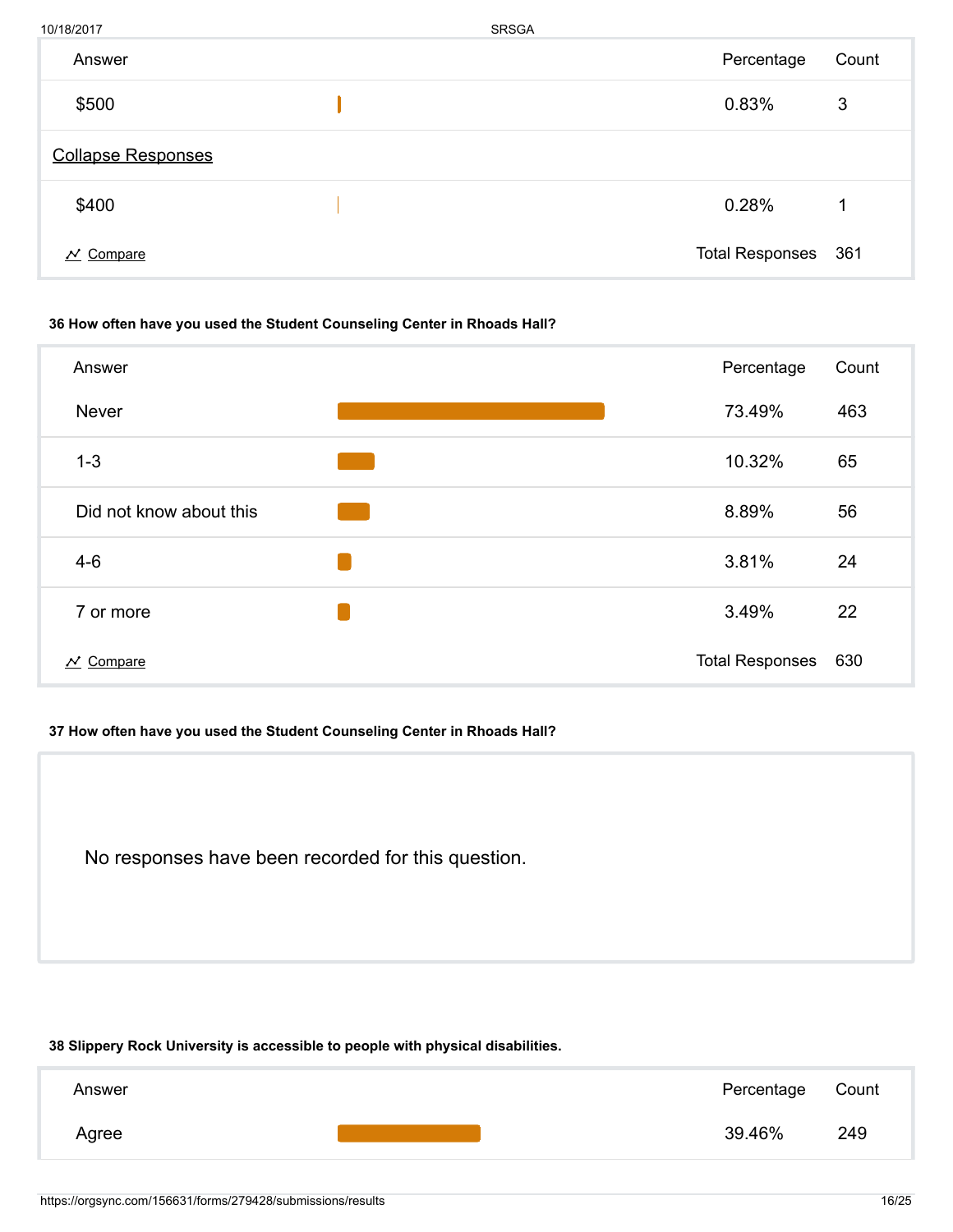

#### 39 The student counseling center has impacted my ability to remain a student at Slippery Rock University



#### 40 Would you benefit from more allotted time with a counselor?

| Answer                           | Percentage          | Count |
|----------------------------------|---------------------|-------|
| Yes                              | 71.17%              | 79    |
| No                               | 28.83%              | 32    |
| $\overline{\mathcal{N}}$ Compare | Total Responses 111 |       |

#### 41 Where are you most likely to buy textbooks?

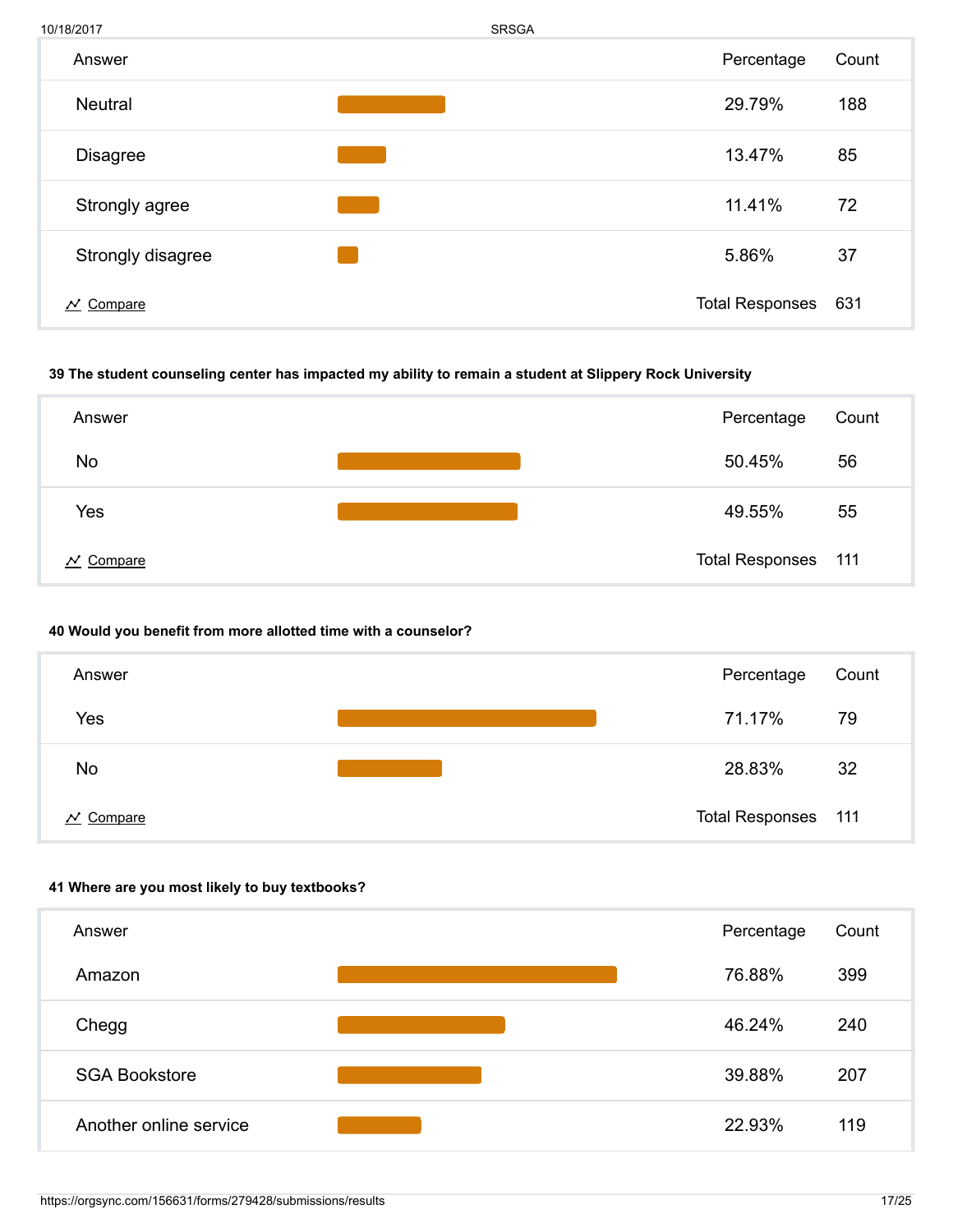| 10/18/2017                       | <b>SRSGA</b>           |               |
|----------------------------------|------------------------|---------------|
| Answer                           | Percentage             | Count         |
| Another student                  | 16.96%                 | 88            |
| <b>Collapse Responses</b>        |                        |               |
| Other (please speficy)           | 0.77%                  | 4             |
| $\overline{\mathcal{N}}$ Compare | <b>Total Responses</b> | 519<br>(1057) |

### 42 How would you rate ordering online textbooks from the SGA Bookstore website versus other websites?

| Answer                                                                    | Percentage             | Count |
|---------------------------------------------------------------------------|------------------------|-------|
| About the same                                                            | 42.20%                 | 219   |
| I have never ordered online<br>textbooks from the SGA<br><b>Bookstore</b> | 26.20%                 | 136   |
| More difficult                                                            | 16.76%                 | 87    |
| Easier                                                                    | 14.84%                 | 77    |
| $N$ Compare                                                               | <b>Total Responses</b> | 519   |

#### 43 What is the biggest factor affecting your decision when purchasing textbooks?

| Answer                                | Percentage             | Count |
|---------------------------------------|------------------------|-------|
| Cost                                  | 91.68%                 | 474   |
| Convenience                           | 5.22%                  | 27    |
| Ease of return                        | 2.32%                  | 12    |
| Other (please specify)                | 0.77%                  | 4     |
| Compare<br>$\boldsymbol{\mathcal{N}}$ | <b>Total Responses</b> | 517   |

### 44 What percentage of books that you purchased through the SGA Bookstore was also available to rent?

| Answer | Percentage Count |  |
|--------|------------------|--|
|        |                  |  |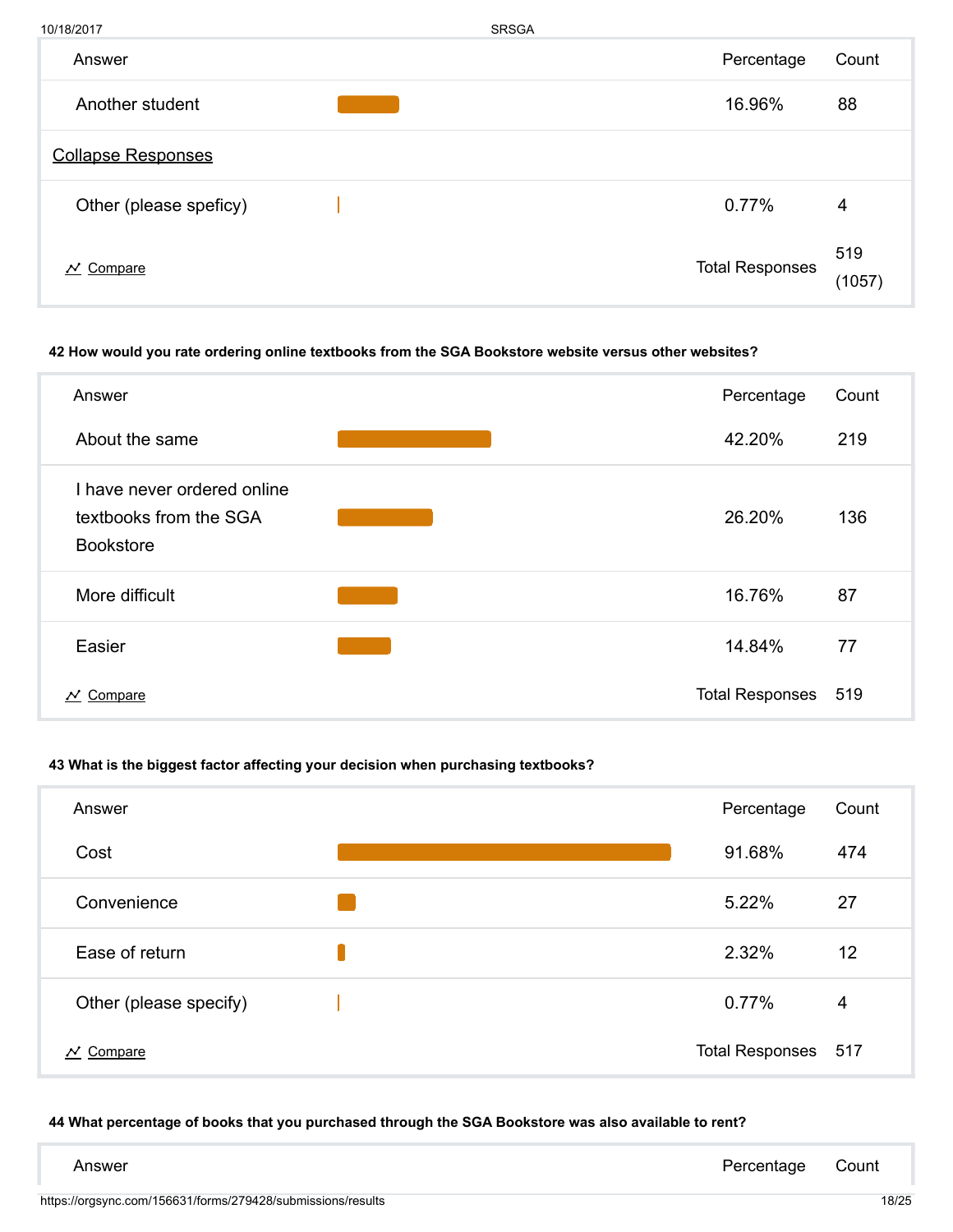

#### 45 Which of the following apparel vendors would you like to see more selection from? (check all that apply)



#### 46 Do you use the vending machines on campus?

| Answer                                | Percentage             | Count        |
|---------------------------------------|------------------------|--------------|
| <b>Never</b>                          | 39.07%                 | 202          |
| Rarely                                | 34.43%                 | 178          |
| Sometimes                             | 24.56%                 | 127          |
| Always                                | 3.09%                  | 16           |
| Compare<br>$\boldsymbol{\mathcal{N}}$ | <b>Total Responses</b> | 517<br>(523) |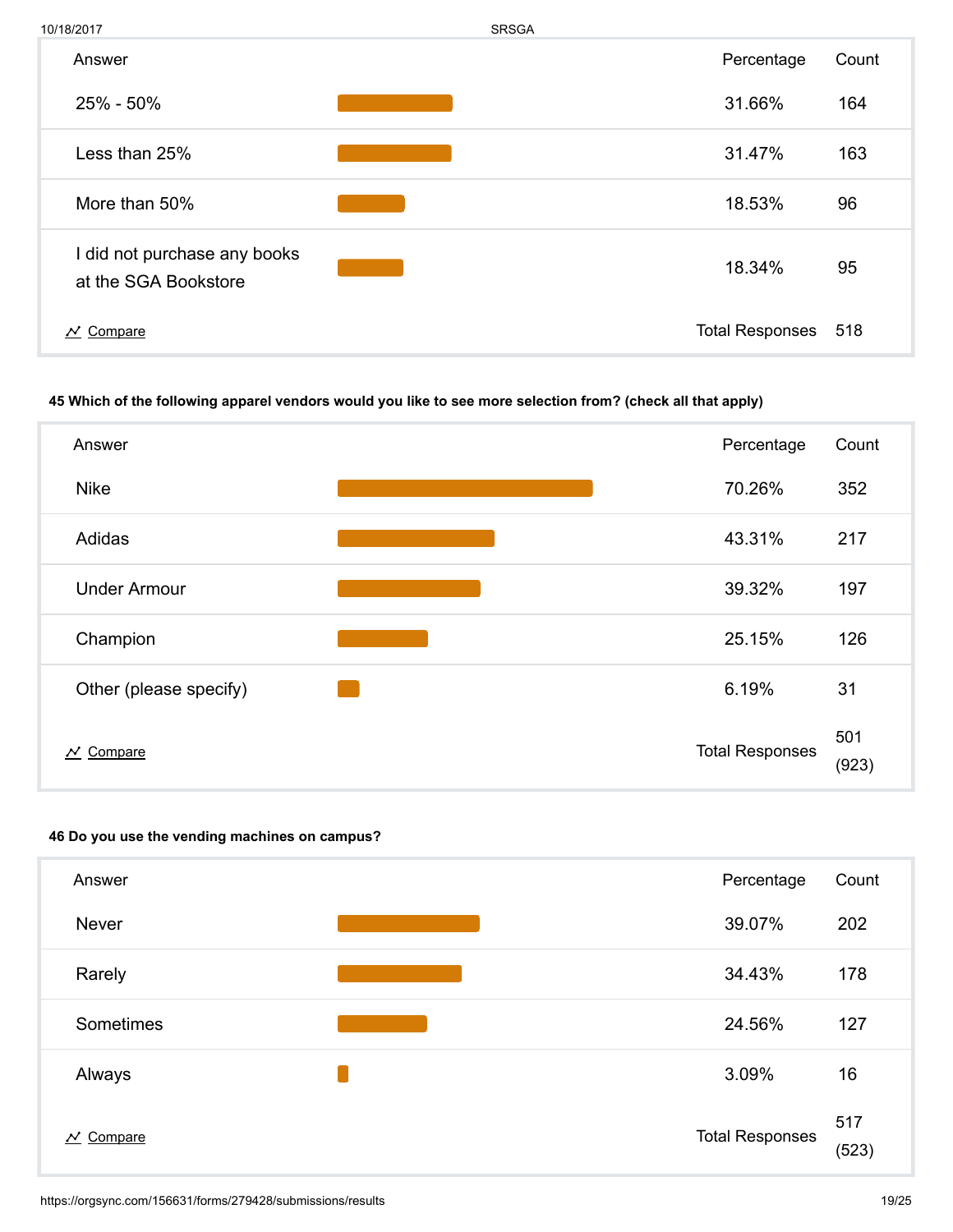#### 10/18/2017 SRSGA 47 Are you aware that you can pay for the vending machine with a credit/debit card?



#### 48 In what way(s) do you believe that the Office for Inclusive Excellence has aided the University in becoming a more inclusive campus?

| Answer                                                                                                                                         | Percentage             | Count          |
|------------------------------------------------------------------------------------------------------------------------------------------------|------------------------|----------------|
| Campus-wide diversity<br>programming (i.e. Hispanic<br>Heritage Month, Black History<br>Month, Multicultural<br><b>Graduation Celebration)</b> | 46.93%                 | 290            |
| <b>Student Spaces (Women's</b><br>Center, Pride Center,<br>Veteran's Center)                                                                   | 46.44%                 | 287            |
| Student transition programs<br>(i.e. Jump Start, Sophomore<br>Initiative Program)                                                              | 43.85%                 | 271            |
| I did not know there was an<br><b>Office for Inclusive Excellence</b>                                                                          | 34.30%                 | 212            |
| Cross-campus collaborative<br>events (i.e. Angry Black<br>Women, Cool Pose,<br>Courageous Conversations)                                       | 22.82%                 | 141            |
| <b>Collapse Responses</b>                                                                                                                      |                        |                |
| Other (please specify)                                                                                                                         | 1.13%                  | $\overline{7}$ |
| $\overline{\mathcal{N}}$ Compare                                                                                                               | <b>Total Responses</b> | 618<br>(1208)  |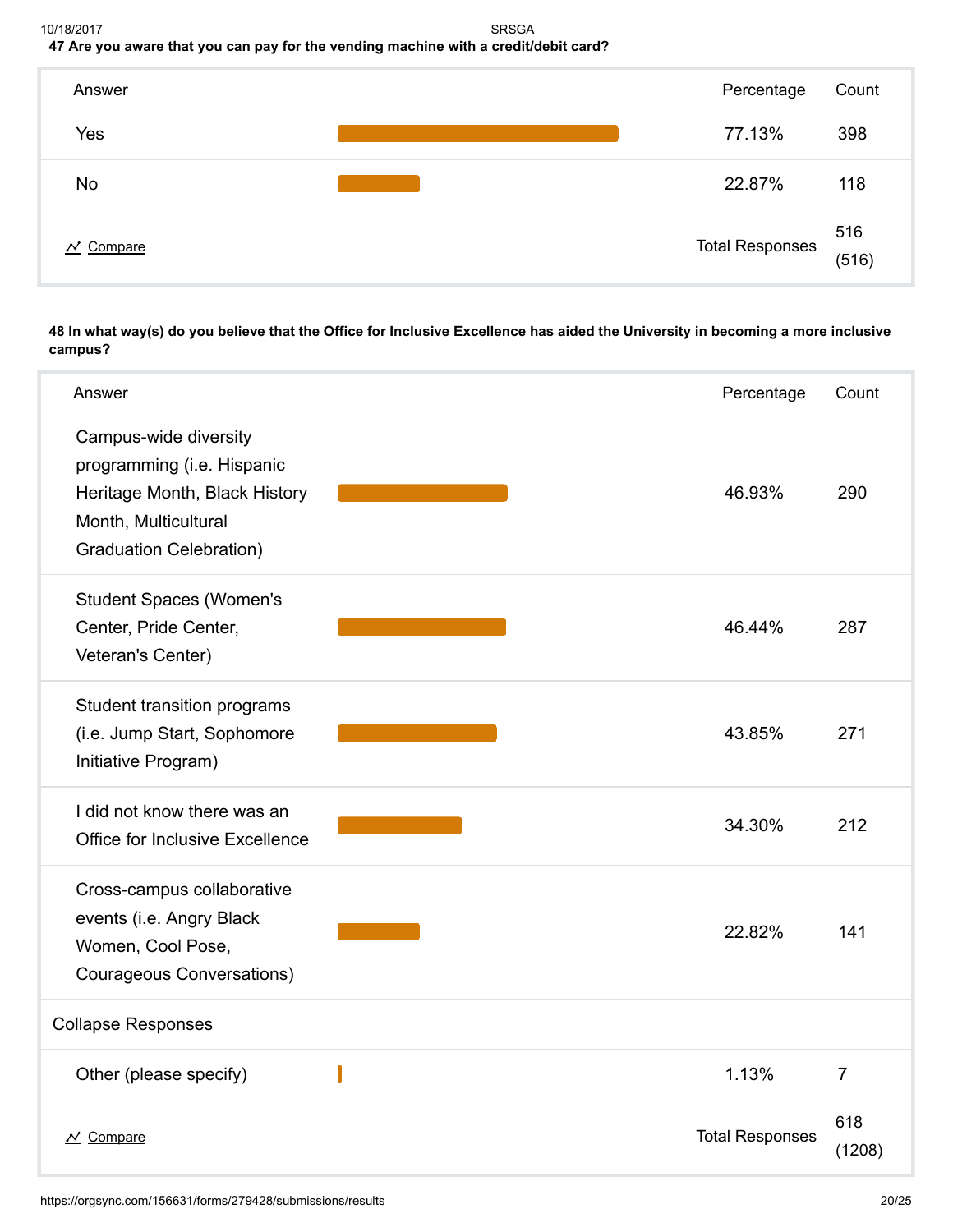

## 50 What are your feelings towards social justice?



## 51 Being at a predominantly white institution, I have felt singled out due to my race, gender, or sexual orientation.

| Answer                                | Percentage             | Count        |
|---------------------------------------|------------------------|--------------|
| I have not been singled out           | 87.80%                 | 547          |
| In the student social spaces          | 8.83%                  | 55           |
| In the classroom                      | 6.90%                  | 43           |
| In the Residence halls                | 4.82%                  | 30           |
| Compare<br>$\boldsymbol{\mathcal{N}}$ | <b>Total Responses</b> | 623<br>(675) |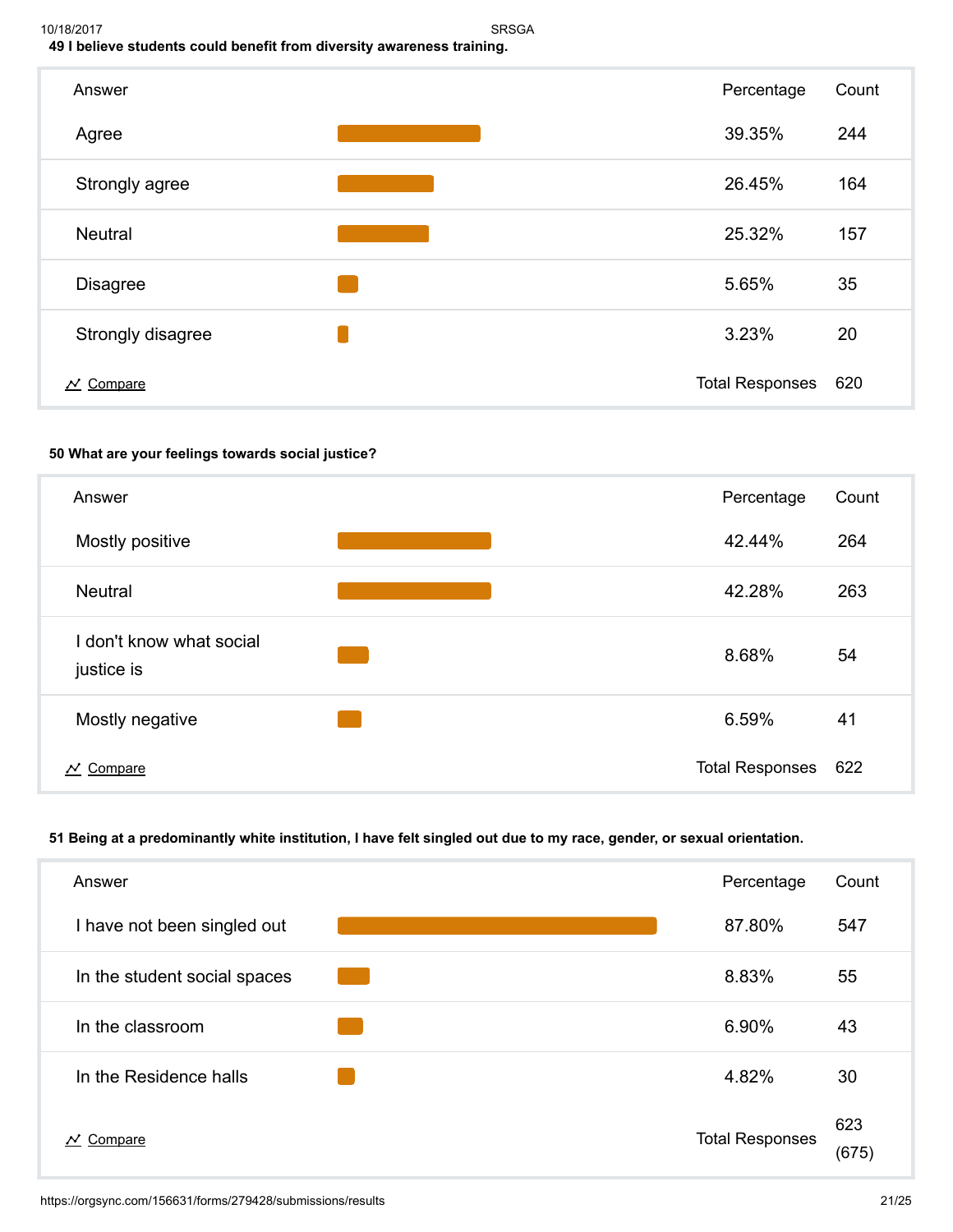#### 10/18/2017 SRSGA 52 I believe faculty and staff could benefit from diversity awareness training.



## 53 What would you hope to gain from a Sophomore Success Program at SRU? (check all that apply)

| Answer                                             | Percentage             | Count         |
|----------------------------------------------------|------------------------|---------------|
| Career development                                 | 75.58%                 | 455           |
| Personal and professional<br>academic goal setting | 66.78%                 | 402           |
| <b>Financial wellbeing</b>                         | 57.97%                 | 349           |
| Healthy relationships                              | 48.67%                 | 293           |
| Other (please specify)                             | 2.33%                  | 14            |
| Compare<br>$\boldsymbol{\mathcal{N}}$              | <b>Total Responses</b> | 602<br>(1513) |

#### 54 Class:

| Answer    | Percentage | Count |
|-----------|------------|-------|
| Senior    | 24.80%     | 155   |
| Freshman  | 23.84%     | 149   |
| Junior    | 23.04%     | 144   |
| Sophomore | 21.60%     | 135   |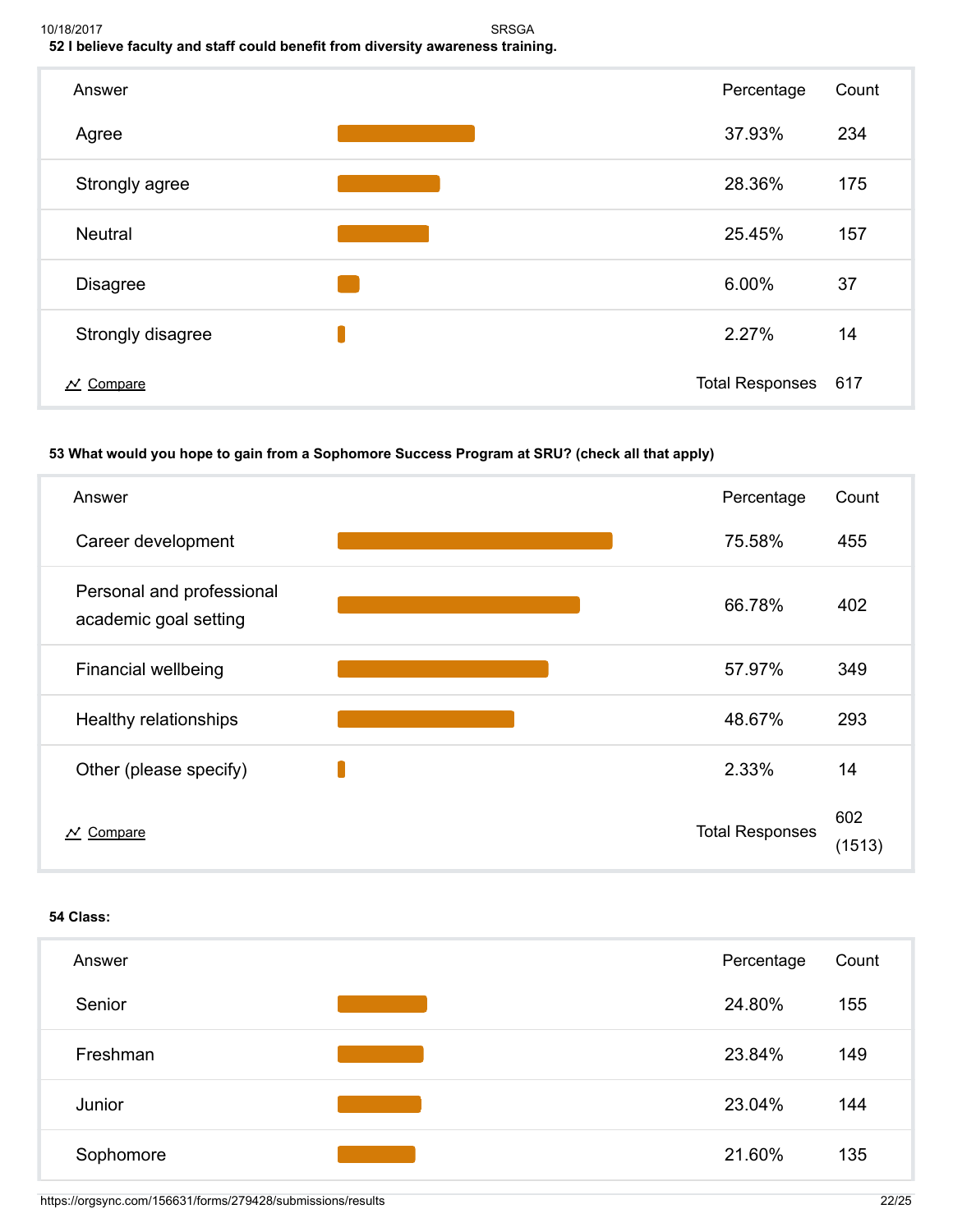| 10/18/2017       | <b>SRSGA</b> |                     |       |
|------------------|--------------|---------------------|-------|
| Answer           |              | Percentage          | Count |
| Graduate student |              | 6.72%               | 42    |
| Compare          |              | Total Responses 625 |       |

## 55 College:

| Answer                                | Percentage             | Count |
|---------------------------------------|------------------------|-------|
| Health, Environment and<br>Science    | 42.44%                 | 264   |
| <b>Business</b>                       | 24.76%                 | 154   |
| Education                             | 17.68%                 | 110   |
| <b>Liberal Arts</b>                   | 15.11%                 | 94    |
| Compare<br>$\boldsymbol{\mathcal{N}}$ | <b>Total Responses</b> | 622   |

## 56 Gender:

| Answer                                | Percentage             | Count          |
|---------------------------------------|------------------------|----------------|
| Female                                | 74.72%                 | 467            |
| Male                                  | 23.68%                 | 148            |
| Gender non-conforming                 | 0.64%                  | $\overline{4}$ |
| Prefer not to disclose                | 0.64%                  | $\overline{4}$ |
| Transgender                           | 0.32%                  | $\overline{2}$ |
| Compare<br>$\boldsymbol{\mathcal{N}}$ | <b>Total Responses</b> | 625            |

## 57 Race/Ethnicity:

| Answer              | Percentage | Count |
|---------------------|------------|-------|
| White, non-Hispanic | 90.42%     | 566   |
| Black, non-Hispanic | 3.99%      | 25    |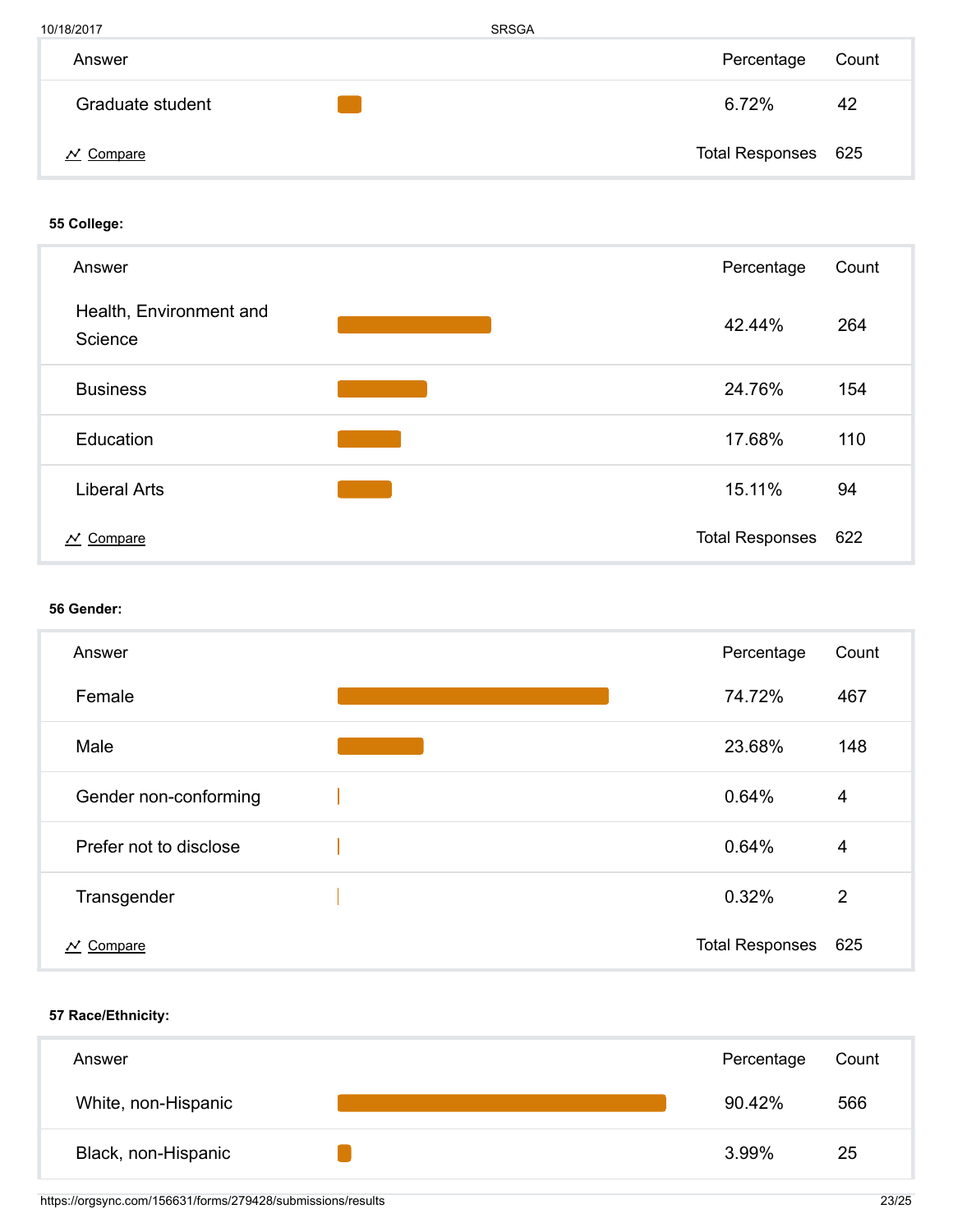| 10/18/2017                               | SRSGA |                        |       |
|------------------------------------------|-------|------------------------|-------|
| Answer                                   |       | Percentage             | Count |
| Multi-racial                             |       | 1.92%                  | 12    |
| Prefer not to respond                    |       | 1.60%                  | 10    |
| Hispanic                                 |       | 0.96%                  | 6     |
| <b>Collapse Responses</b>                |       |                        |       |
| Asian                                    |       | 0.80%                  | 5     |
| Not listed                               |       | 0.16%                  | 1     |
| American Indian/Alaskan<br><b>Native</b> |       | 0.16%                  | 1     |
| $N$ Compare                              |       | <b>Total Responses</b> | 626   |

## 58 Age:

| Answer                           |   | Percentage             | Count          |
|----------------------------------|---|------------------------|----------------|
| $20 - 21$                        |   | 43.77%                 | 274            |
| $18 - 19$                        |   | 39.14%                 | 245            |
| $22 - 24$                        |   | 13.10%                 | 82             |
| 25-29                            | ſ | 2.24%                  | 14             |
| 17 and under                     |   | 0.64%                  | $\overline{4}$ |
| <b>Collapse Responses</b>        |   |                        |                |
| 35-64                            |   | 0.64%                  | $\overline{4}$ |
| 30-34                            |   | 0.48%                  | $\sqrt{3}$     |
| $\overline{\mathcal{N}}$ Compare |   | <b>Total Responses</b> | 626            |

## 59 Residency Status

| Answer | Percentage Count |  |
|--------|------------------|--|
|        |                  |  |